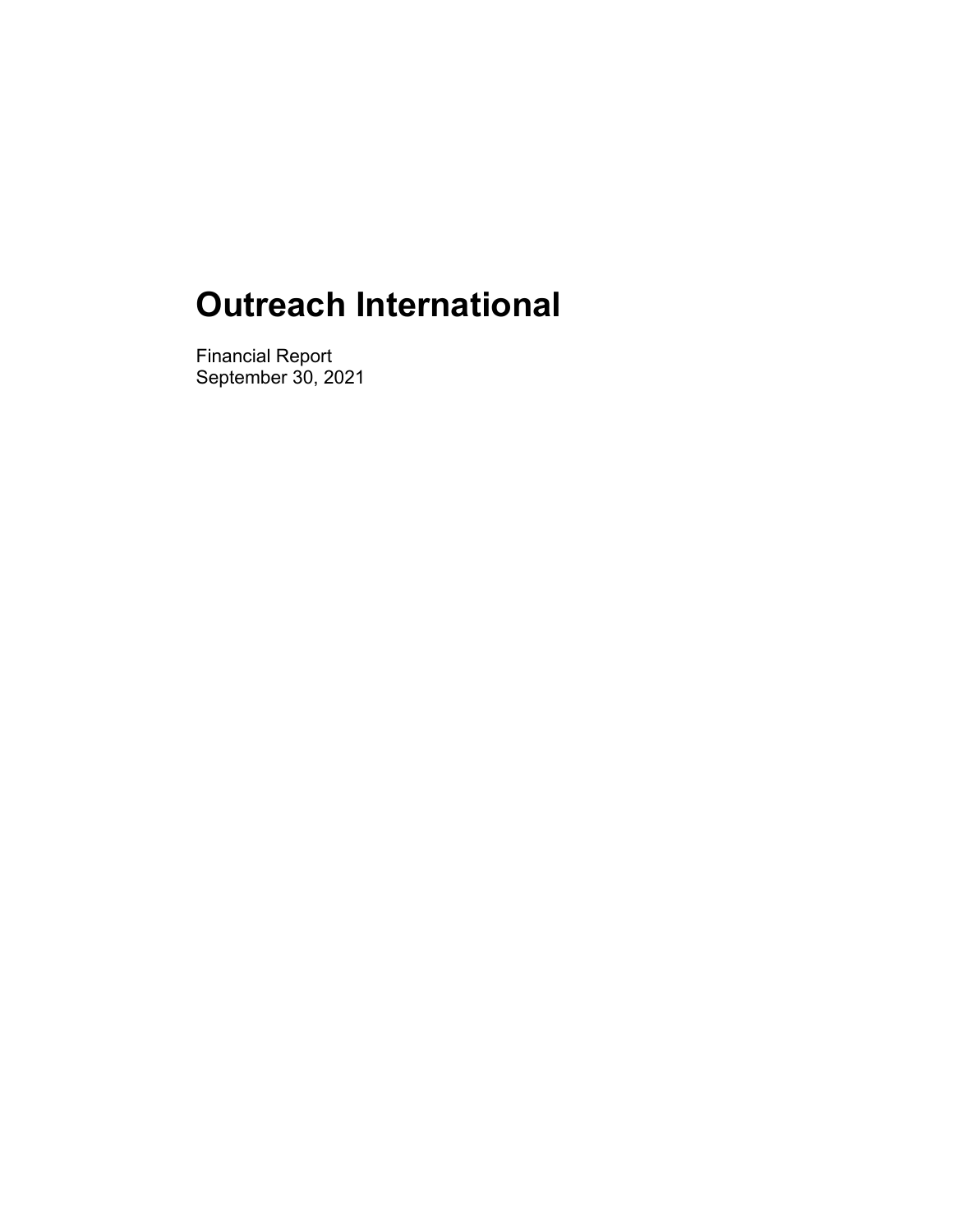# **Contents**

| $1 - 2$  |
|----------|
|          |
| $3-4$    |
| 5        |
| $6 - 7$  |
| 8        |
| $9 - 19$ |
|          |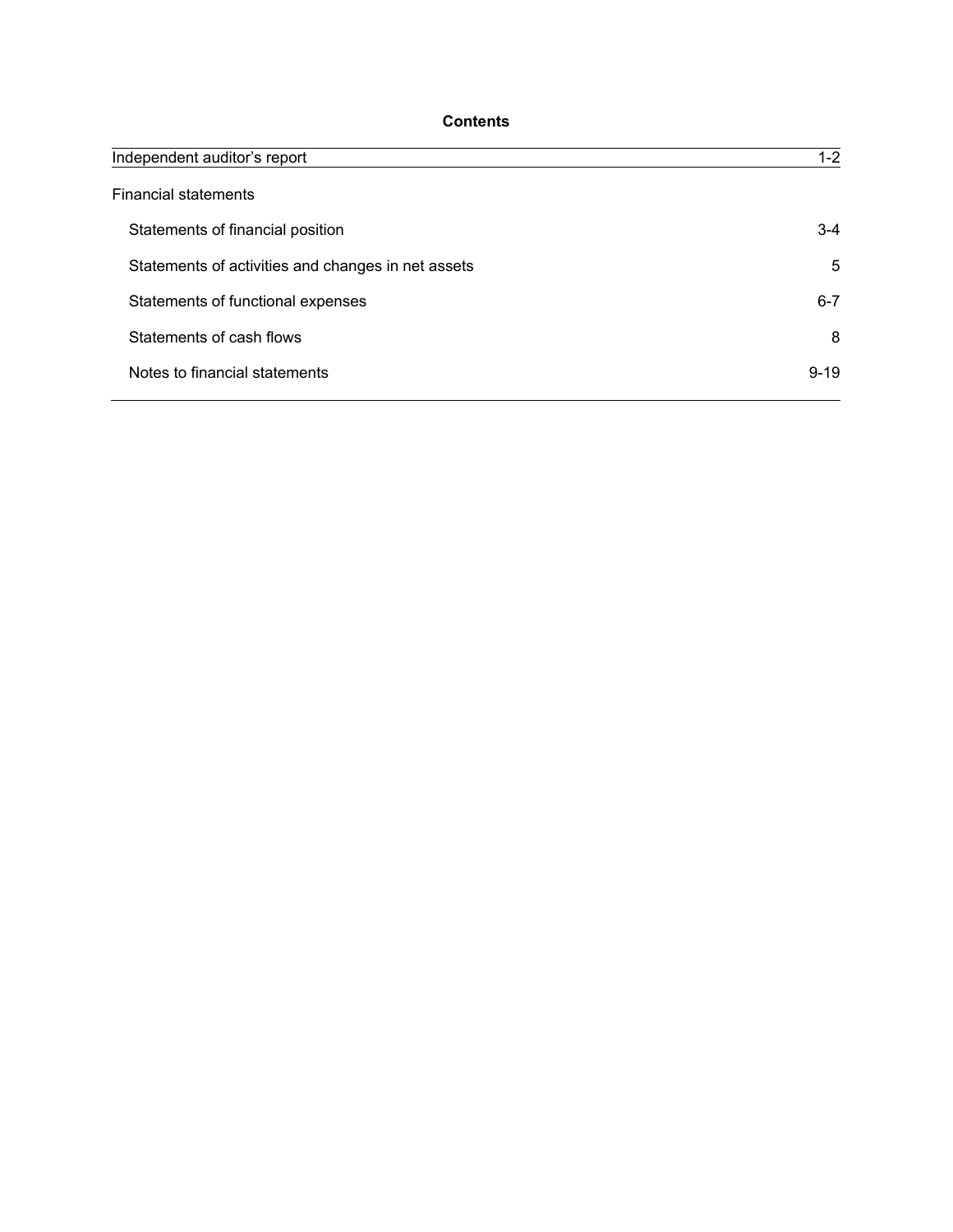

**RSM US LLP** 

#### **Independent Auditor's Report**

Board of Directors Outreach International

#### **Report on the Financial Statements**

We have audited the accompanying financial statements of Outreach International, which comprise the statements of financial position as of September 30, 2021 and 2020, the related statements of activities and changes in net assets, functional expenses and cash flows for the years then ended, and the related notes to the financial statements.

#### **Management's Responsibility for the Financial Statements**

Management is responsible for the preparation and fair presentation of these financial statements in accordance with accounting principles generally accepted in the United States of America; this includes the design, implementation and maintenance of internal control relevant to the preparation and fair presentation of financial statements that are free from material misstatement, whether due to fraud or error.

#### **Auditor's Responsibility**

Our responsibility is to express an opinion on these financial statements based on our audits. We conducted our audits in accordance with auditing standards generally accepted in the United States of America. Those standards require that we plan and perform the audit to obtain reasonable assurance about whether the financial statements are free from material misstatement.

An audit involves performing procedures to obtain audit evidence about the amounts and disclosures in the financial statements. The procedures selected depend on the auditor's judgment, including the assessment of the risks of material misstatement of the financial statements, whether due to fraud or error. In making those risk assessments, the auditor considers internal control relevant to the entity's preparation and fair presentation of the financial statements in order to design audit procedures that are appropriate in the circumstances, but not for the purpose of expressing an opinion on the effectiveness of the entity's internal control. Accordingly, we express no such opinion. An audit also includes evaluating the appropriateness of accounting policies used and the reasonableness of significant accounting estimates made by management, as well as evaluating the overall presentation of the financial statements.

We believe that the audit evidence we have obtained is sufficient and appropriate to provide a basis for our audit opinion.

THE POWER OF BEING UNDERSTOOD AUDIT | TAX | CONSULTING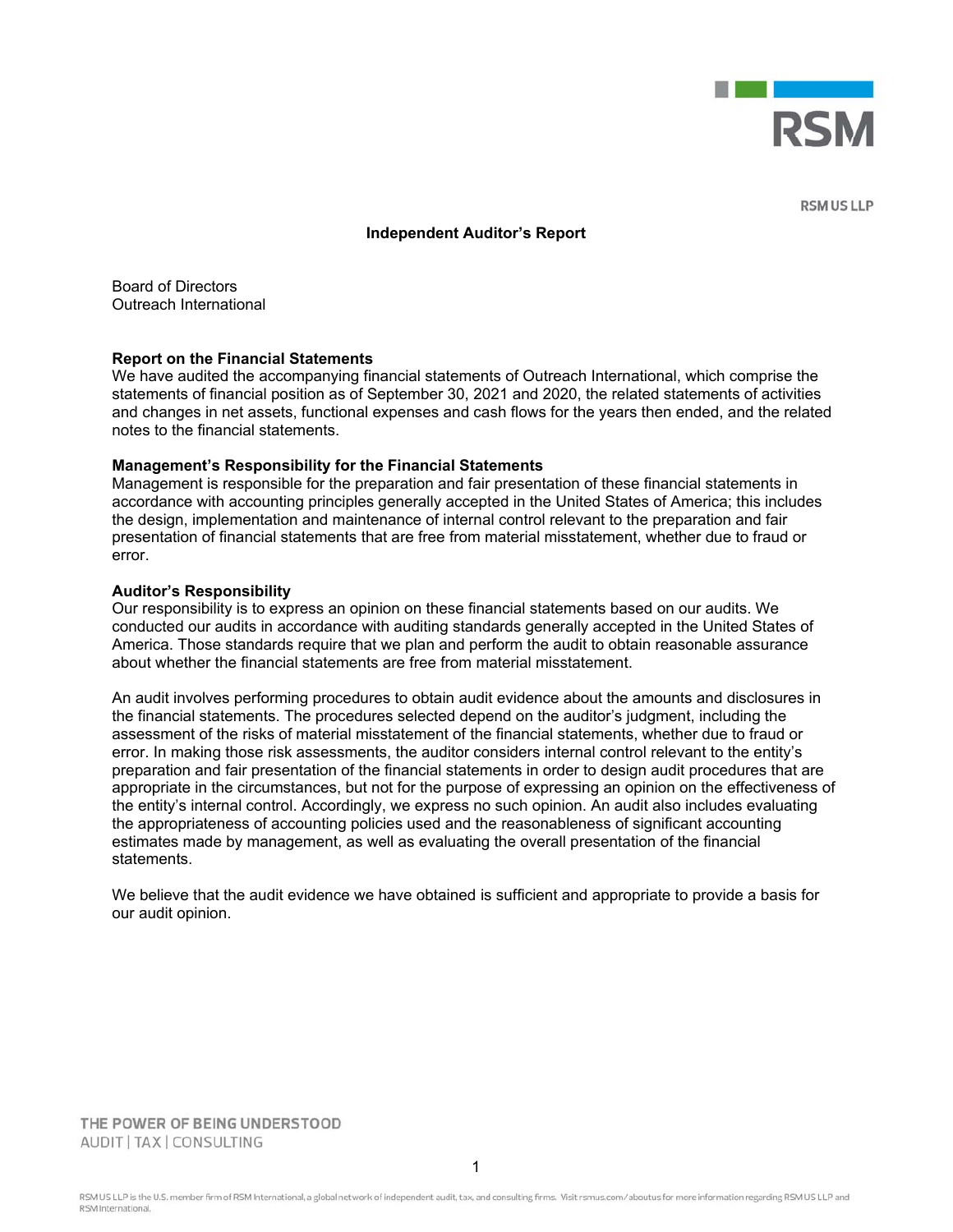## **Opinion**

In our opinion, the financial statements referred to above present fairly, in all material respects, the financial position of Outreach International as of September 30, 2021 and 2020, and the changes in its net assets and its cash flows for the years then ended in accordance with accounting principles generally accepted in the United States of America.

RSM US LLP

Kansas City, Missouri February 25, 2022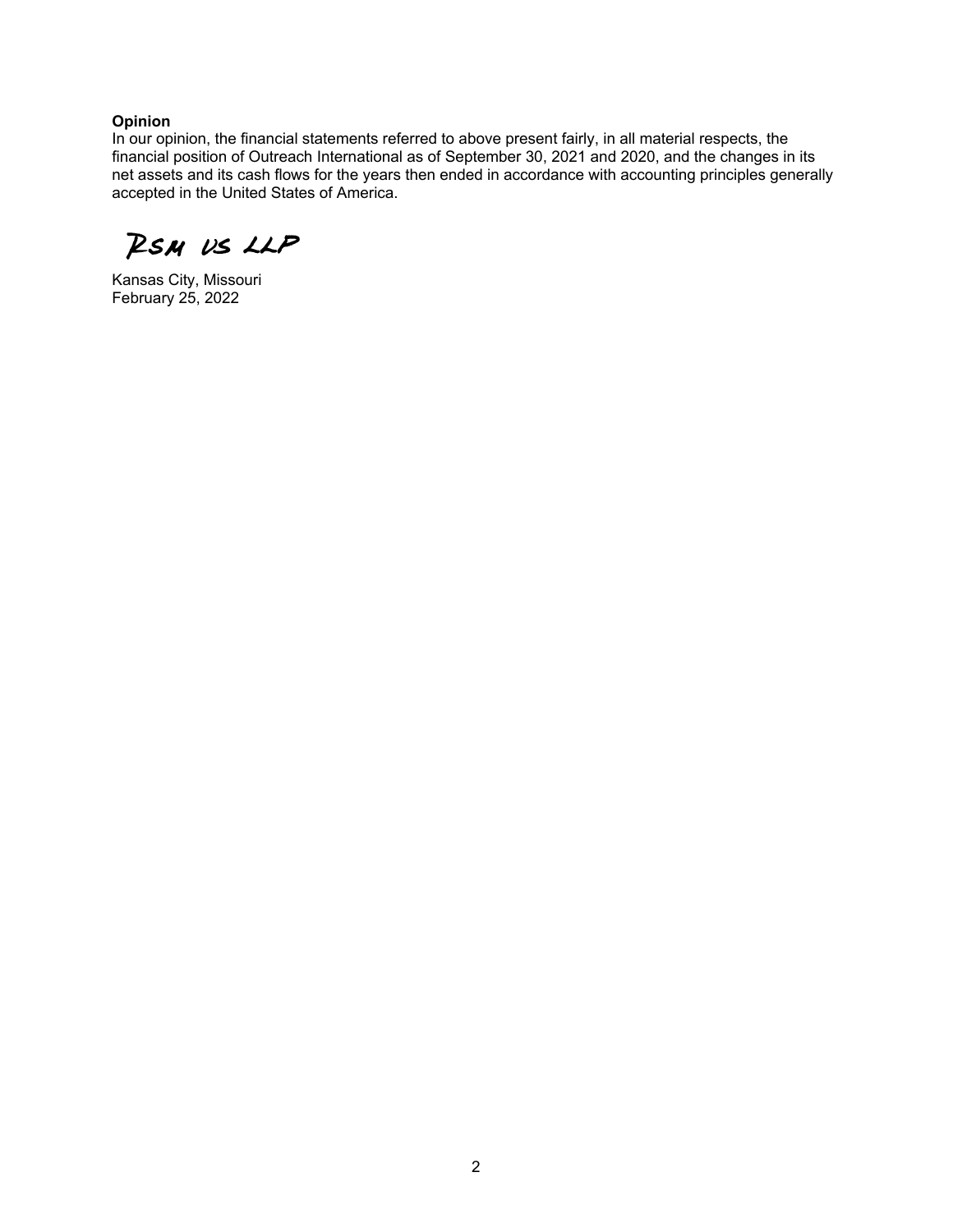# **Statements of Financial Position September 30, 2021 and 2020**

|                                                                                                         | 2021                            | 2020 |                                 |  |  |  |
|---------------------------------------------------------------------------------------------------------|---------------------------------|------|---------------------------------|--|--|--|
| <b>Assets</b>                                                                                           |                                 |      |                                 |  |  |  |
| Current assets:                                                                                         |                                 |      |                                 |  |  |  |
| Cash and cash equivalents                                                                               | \$<br>1,209,443                 | \$   | 212,127                         |  |  |  |
| Prepaid expenses and other assets                                                                       | 35,589                          |      | 17,641                          |  |  |  |
| <b>Total current assets</b>                                                                             | 1,245,032                       |      | 229,768                         |  |  |  |
|                                                                                                         |                                 |      |                                 |  |  |  |
| Investments                                                                                             | 1,082,741                       |      | 1,270,338                       |  |  |  |
| Building and equipment:<br>Land and building<br><b>Building improvements</b><br>Furniture and equipment | 770,379<br>1,379,065<br>214,347 |      | 770,379<br>1,352,041<br>208,610 |  |  |  |
| Accumulated depreciation                                                                                | (442, 017)                      |      | (330, 074)                      |  |  |  |
| Total building and equipment, net                                                                       | 1,921,774                       |      | 2,000,956                       |  |  |  |
| Mineral rights                                                                                          | 38,483                          |      | 38,483                          |  |  |  |
| <b>Total assets</b>                                                                                     | 4,288,030                       | \$   | 3,539,545                       |  |  |  |
|                                                                                                         |                                 |      |                                 |  |  |  |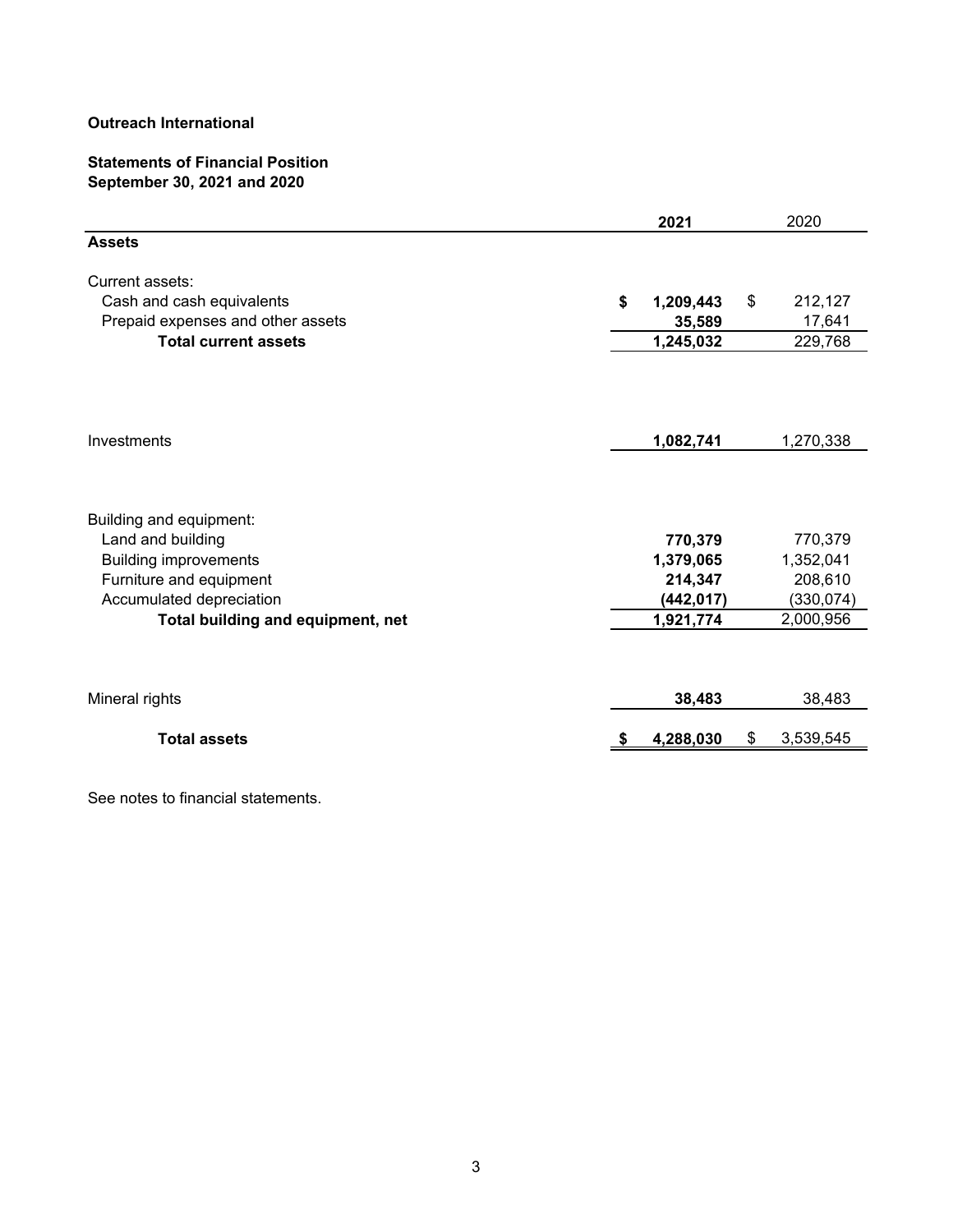|                                                | 2021         |    | 2020      |
|------------------------------------------------|--------------|----|-----------|
| <b>Liabilities and Net Assets</b>              |              |    |           |
| <b>Current liabilities:</b>                    |              |    |           |
| Accounts payable                               | \$<br>11,223 | \$ | 14,702    |
| Accrued expenses and other liabilities         | 61,946       |    | 52,424    |
| Current portion of capital lease obligation    | 2,962        |    | 4,326     |
| <b>Total current liabilities</b>               | 76,131       |    | 71,452    |
| Long-term liabilities:                         |              |    |           |
| Deferred compensation                          | 92,035       |    | 98,973    |
| Capital lease obligation, less current portion | 12,190       |    |           |
| Paycheck Protection Program loan               |              |    | 173,400   |
| <b>Total long-term liabilities</b>             | 104,225      |    | 272,373   |
| <b>Total liabilities</b>                       | 180,356      |    | 343,825   |
| Net assets:                                    |              |    |           |
| Without donor restrictions:                    |              |    |           |
| General operating                              | 2,852,666    |    | 1,775,774 |
| Board-designated                               | 819,787      |    | 1,024,492 |
| Total without donor restrictions net assets    | 3,672,453    |    | 2,800,266 |
| With donor restrictions                        | 435,221      |    | 395,454   |
| <b>Total net assets</b>                        | 4,107,674    |    | 3,195,720 |
|                                                |              |    |           |
| <b>Total liabilities and net assets</b>        | 4,288,030    | S  | 3,539,545 |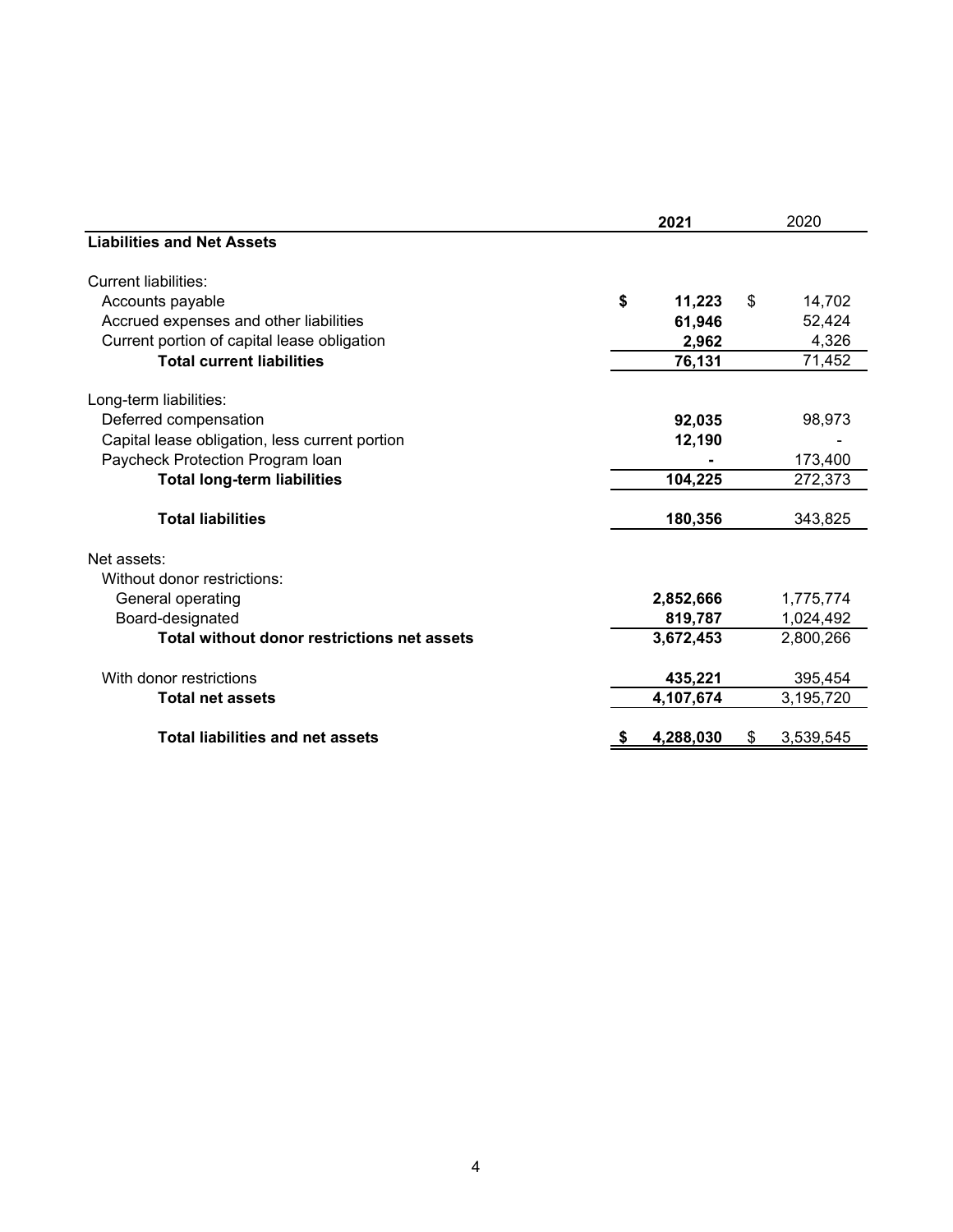# **Statements of Activities and Changes in Net Assets Years Ended September 30, 2021 and 2020**

|                                                 | 2021 |                      |    |                     |  | 2020           |                      |    |                     |    |           |
|-------------------------------------------------|------|----------------------|----|---------------------|--|----------------|----------------------|----|---------------------|----|-----------|
|                                                 |      | <b>Without Donor</b> |    | <b>With Donor</b>   |  |                | <b>Without Donor</b> |    | <b>With Donor</b>   |    |           |
|                                                 |      | <b>Restrictions</b>  |    | <b>Restrictions</b> |  | <b>Total</b>   | Restrictions         |    | <b>Restrictions</b> |    | Total     |
| Revenues, gains, losses and other support:      |      |                      |    |                     |  |                |                      |    |                     |    |           |
| Contributions                                   | \$   | 3,544,966            | \$ | 236,307<br>\$       |  | 3,781,273      | \$<br>3,168,714      | \$ | 91,503              | \$ | 3,260,217 |
| Gifts-in-kind                                   |      |                      |    | 244,058             |  | 244,058        |                      |    | 217,303             |    | 217,303   |
| Other revenue:                                  |      |                      |    |                     |  |                |                      |    |                     |    |           |
| Investment income                               |      | 179,174              |    |                     |  | 179,174        | 70,879               |    |                     |    | 70,879    |
| Forgiveness of Paycheck Protection Program      |      | 321,245              |    |                     |  | 321,245        | $\overline{a}$       |    |                     |    |           |
| Other income                                    |      | 12,271               |    | 3.300               |  | 15,571         | 23,125               |    | 30,000              |    | 53,125    |
| Rental income                                   |      | 7,560                |    |                     |  | 7,560          |                      |    |                     |    |           |
| Net assets released from restrictions:          |      |                      |    |                     |  |                |                      |    |                     |    |           |
| Program use restrictions satisfied              |      | 443,898              |    | (443, 898)          |  | $\blacksquare$ | 1,374,762            |    | (1, 374, 762)       |    |           |
| Total revenues, gains, losses and other support |      | 4,509,114            |    | 39,767              |  | 4,548,881      | 4,637,480            |    | (1,035,956)         |    | 3,601,524 |
| Expenses:                                       |      |                      |    |                     |  |                |                      |    |                     |    |           |
| Program services:                               |      |                      |    |                     |  |                |                      |    |                     |    |           |
| Community development initiatives               |      | 2,361,408            |    |                     |  | 2,361,408      | 2,374,373            |    |                     |    | 2,374,373 |
| Advocacy and development education              |      | 586,696              |    |                     |  | 586,696        | 586,890              |    |                     |    | 586,890   |
| <b>Total program services</b>                   |      | 2,948,104            |    |                     |  | 2,948,104      | 2,961,263            |    |                     |    | 2,961,263 |
| Supporting services:                            |      |                      |    |                     |  |                |                      |    |                     |    |           |
| Fundraising                                     |      | 355,357              |    |                     |  | 355,357        | 352,220              |    |                     |    | 352,220   |
| Administration                                  |      | 318,415              |    |                     |  | 318,415        | 260,675              |    |                     |    | 260,675   |
| Rental expense                                  |      | 15,051               |    |                     |  | 15,051         |                      |    |                     |    |           |
| <b>Total supporting services</b>                |      | 688,823              |    |                     |  | 688,823        | 612,895              |    |                     |    | 612,895   |
| <b>Total expenses</b>                           |      | 3,636,927            |    |                     |  | 3,636,927      | 3,574,158            |    |                     |    | 3,574,158 |
|                                                 |      |                      |    |                     |  |                |                      |    |                     |    |           |
| Changes in net assets                           |      | 872,187              |    | 39,767              |  | 911,954        | 1,063,322            |    | (1,035,956)         |    | 27,366    |
| Net assets, beginning of year                   |      | 2,800,266            |    | 395,454             |  | 3,195,720      | 1,736,944            |    | 1,431,410           |    | 3,168,354 |
| Net assets, end of year                         |      | 3,672,453            |    | 435,221<br>S        |  | 4,107,674      | \$<br>2,800,266      | \$ | 395,454<br>-S       |    | 3,195,720 |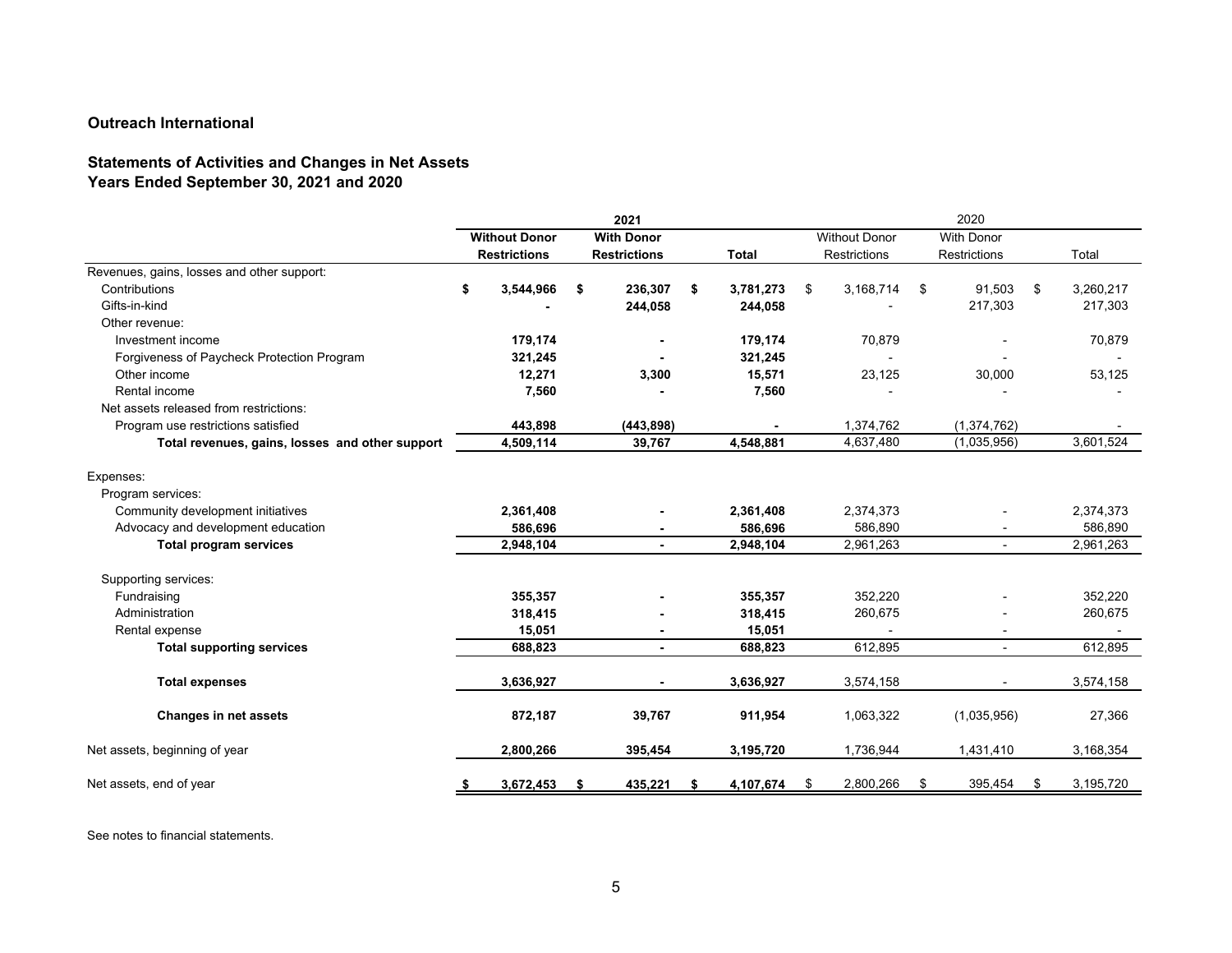#### **Statement of Functional Expenses Year Ended September 30, 2021**

|                                |                    |    | <b>Program Services</b> |    |                 | <b>Supporting Services</b>           |         |                           |         |    |                |                 |              |       |           |
|--------------------------------|--------------------|----|-------------------------|----|-----------------|--------------------------------------|---------|---------------------------|---------|----|----------------|-----------------|--------------|-------|-----------|
|                                | Community          |    | Advocacy and            |    | <b>Total</b>    |                                      |         |                           |         |    |                |                 | <b>Total</b> |       |           |
|                                | <b>Development</b> |    | Development             |    | Program         |                                      |         |                           |         |    |                |                 | Supporting   | Total |           |
|                                | <b>Initiatives</b> |    | <b>Education</b>        |    | <b>Services</b> | <b>Fundraising</b><br>Administration |         | Rental<br><b>Services</b> |         |    |                | <b>Expenses</b> |              |       |           |
| Salaries and wages             | \$<br>76,279       | Ŝ. | 219,471                 | Ŝ. | 295,750         | \$                                   | 132,332 | \$                        | 108,910 | \$ | $\blacksquare$ | \$              | 241,242      | \$    | 536,992   |
| Payroll taxes and fees         | 6,206              |    | 11,808                  |    | 18,014          |                                      | 8,772   |                           | 8,223   |    | ٠.             |                 | 16,995       |       | 35,009    |
| <b>Benefits</b>                | 17,995             |    | 49,960                  |    | 67,955          |                                      | 30,353  |                           | 18,926  |    | 15             |                 | 49,294       |       | 117,249   |
| Other personnel                | 1,637              |    | 866                     |    | 2,503           |                                      | 574     |                           | 471     |    |                |                 | 1,045        |       | 3,548     |
| <b>Professional fees</b>       | 14,127             |    | 11,129                  |    | 25,256          |                                      | 7,948   |                           | 137,062 |    | ۰.             |                 | 145,010      |       | 170,266   |
| Advertising and promotion      | 180                |    | 546                     |    | 726             |                                      | 2,054   |                           | 61      |    |                |                 | 2,115        |       | 2,841     |
| Office supplies and printing   | 2,380              |    | 2,152                   |    | 4,532           |                                      | 1,446   |                           | 887     |    |                |                 | 2,333        |       | 6,865     |
| Information technology         | 32,453             |    | 27,957                  |    | 60,410          |                                      | 18,562  |                           | 10,251  |    |                |                 | 28,813       |       | 89,223    |
| Depreciation and amortization  | 48,890             |    | 40,962                  |    | 89,852          |                                      | 21,142  |                           | 23,517  |    | 1,864          |                 | 46,523       |       | 136,375   |
| Insurance                      | 12,383             |    | 10,164                  |    | 22,547          |                                      | 5,268   |                           | 3,604   |    |                |                 | 8,872        |       | 31,419    |
| Resource development           | 51,942             |    | 202,640                 |    | 254,582         |                                      | 117,132 |                           | 3,217   |    | 5,572          |                 | 125,921      |       | 380,503   |
| Equipment and maintenance      | 5,354              |    | 4,245                   |    | 9,599           |                                      | 2,697   |                           | 1,899   |    |                |                 | 4,596        |       | 14,195    |
| Field support                  | 407,670            |    |                         |    | 407,670         |                                      |         |                           |         |    |                |                 |              |       | 407,670   |
| Field operations               | 1,284,576          |    | ٠                       |    | 1,284,576       |                                      |         |                           |         |    |                |                 | ۰.           |       | 1,284,576 |
| Community development projects | 394,259            |    |                         |    | 394,259         |                                      |         |                           |         |    |                |                 |              |       | 394,259   |
| Site visits and mission trips  |                    |    | 269                     |    | 269             |                                      |         |                           |         |    |                |                 |              |       | 269       |
| <b>Miscellaneous</b>           | 5,077              |    | 4,527                   |    | 9,604           |                                      | 7,077   |                           | 1,387   |    | 7,600          |                 | 16,064       |       | 25,668    |
| <b>Total</b>                   | 2,361,408          |    | 586,696                 |    | 2,948,104       |                                      | 355,357 | S.                        | 318,415 | -S | 15,051         | £.              | 688,823      | S     | 3,636,927 |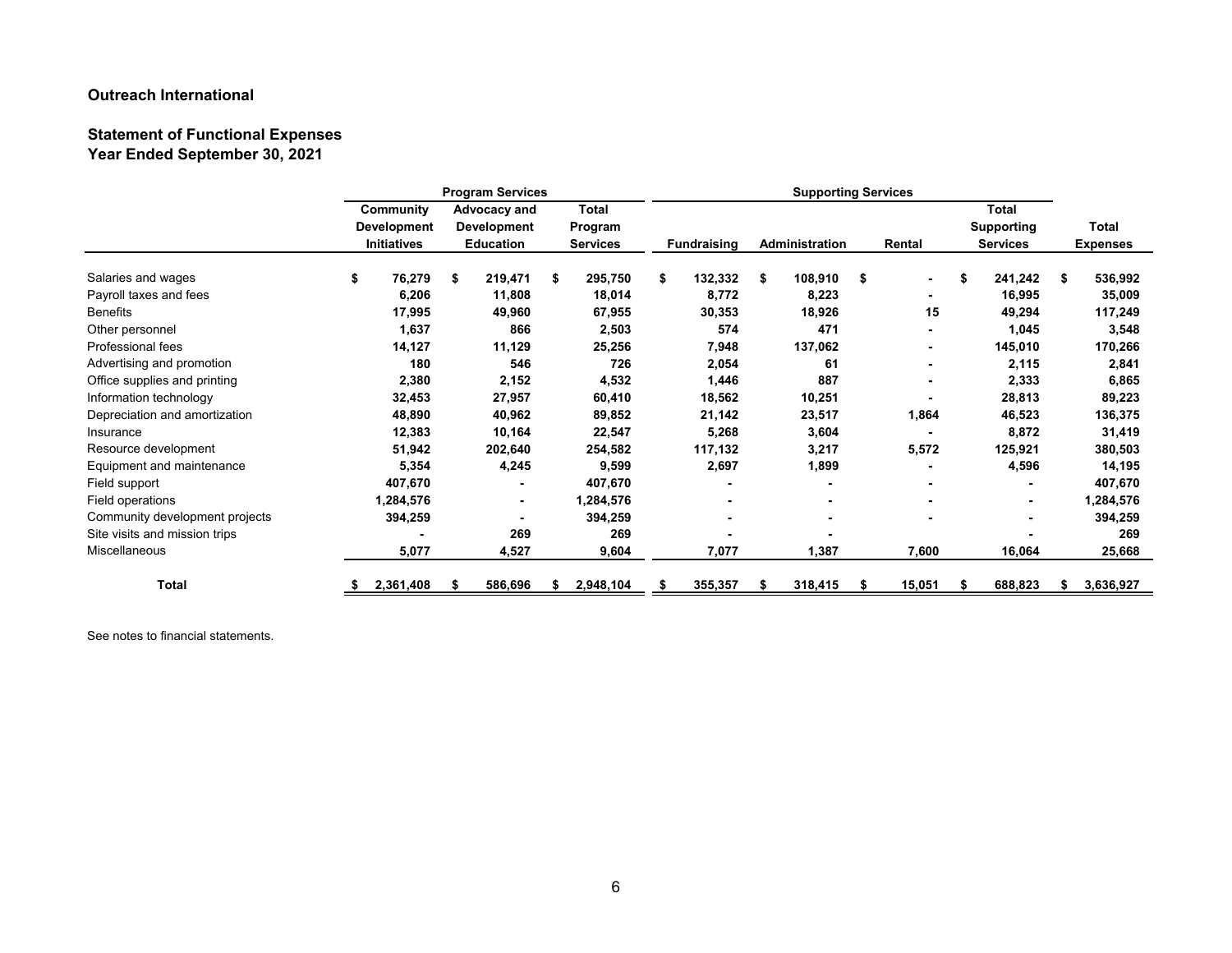# **Statement of Functional Expenses Year Ended September 30, 2020**

|                                |              |     | Program Services |    |           | <b>Supporting Services</b> |             |    |                |    |          |               |            |       |
|--------------------------------|--------------|-----|------------------|----|-----------|----------------------------|-------------|----|----------------|----|----------|---------------|------------|-------|
|                                | Community    |     | Advocacy and     |    | Total     |                            |             |    |                |    | Total    |               |            |       |
|                                | Development  |     | Development      |    | Program   |                            |             |    |                |    |          |               | Supporting | Total |
|                                | Initiatives  |     | Education        |    | Services  |                            | Fundraising |    | Administration |    | Services | Expenses      |            |       |
| Salaries and wages             | \$<br>83,039 | \$  | 233,890          | \$ | 316,929   | \$                         | 155,151     | \$ | 130,555        | \$ | 285,506  | \$<br>602,435 |            |       |
| Payroll taxes and fees         | 4,404        |     | 14,409           |    | 18,813    |                            | 10,892      |    | 9,680          |    | 20,572   | 39,385        |            |       |
| <b>Benefits</b>                | 24,472       |     | 65,519           |    | 89,991    |                            | 38,244      |    | 28,309         |    | 66,553   | 156,544       |            |       |
| Other personnel                | 493          |     | 516              |    | 1,009     |                            | 571         |    | 298            |    | 869      | 1,878         |            |       |
| Professional fees              | 17,116       |     | 13,398           |    | 30,514    |                            | 8,584       |    | 23,673         |    | 32,257   | 62,771        |            |       |
| Advertising and promotion      | 446          |     | 3,207            |    | 3,653     |                            | 2,262       |    | 155            |    | 2,417    | 6,070         |            |       |
| Office supplies and printing   | 1,509        |     | 1,574            |    | 3,083     |                            | 881         |    |                |    | 881      | 3,964         |            |       |
| Information technology         | 35,303       |     | 29,766           |    | 65,069    |                            | 20,987      |    | 15,402         |    | 36,389   | 101,458       |            |       |
| Interest                       | 706          |     | 456              |    | 1,162     |                            | 322         |    | 513            |    | 835      | 1,997         |            |       |
| Depreciation and amortization  | 49,660       |     | 39,206           |    | 88,866    |                            | 24,830      |    | 21,426         |    | 46,256   | 135,122       |            |       |
| Insurance                      | 13,746       |     | 11,086           |    | 24,832    |                            | 5,421       |    | 4,722          |    | 10,143   | 34,975        |            |       |
| Resource development           | 118,155      |     | 166,759          |    | 284,914   |                            | 75,650      |    | 22,732         |    | 98,382   | 382,770       |            |       |
| Equipment and maintenance      | 4,617        |     | 3,426            |    | 8,043     |                            | 2,319       |    | 2,034          |    | 4,353    | 12,396        |            |       |
| Field support                  | 382,770      |     |                  |    | 382,770   |                            |             |    |                |    |          | 382,770       |            |       |
| Field operations               | 1,258,529    |     |                  |    | 1,258,529 |                            |             |    |                |    |          | 1,258,529     |            |       |
| Community development projects | 374,408      |     |                  |    | 374,408   |                            |             |    |                |    |          | 374,408       |            |       |
| Miscellaneous                  | 5,000        |     | 3,678            |    | 8,678     |                            | 6,106       |    | 1,376          |    | 7,482    | 16,160        |            |       |
| <b>Total</b>                   | 2,374,373    | \$. | 586,890          | S  | 2,961,263 |                            | 352,220     | \$ | 260,675        |    | 612,895  | 3,574,158     |            |       |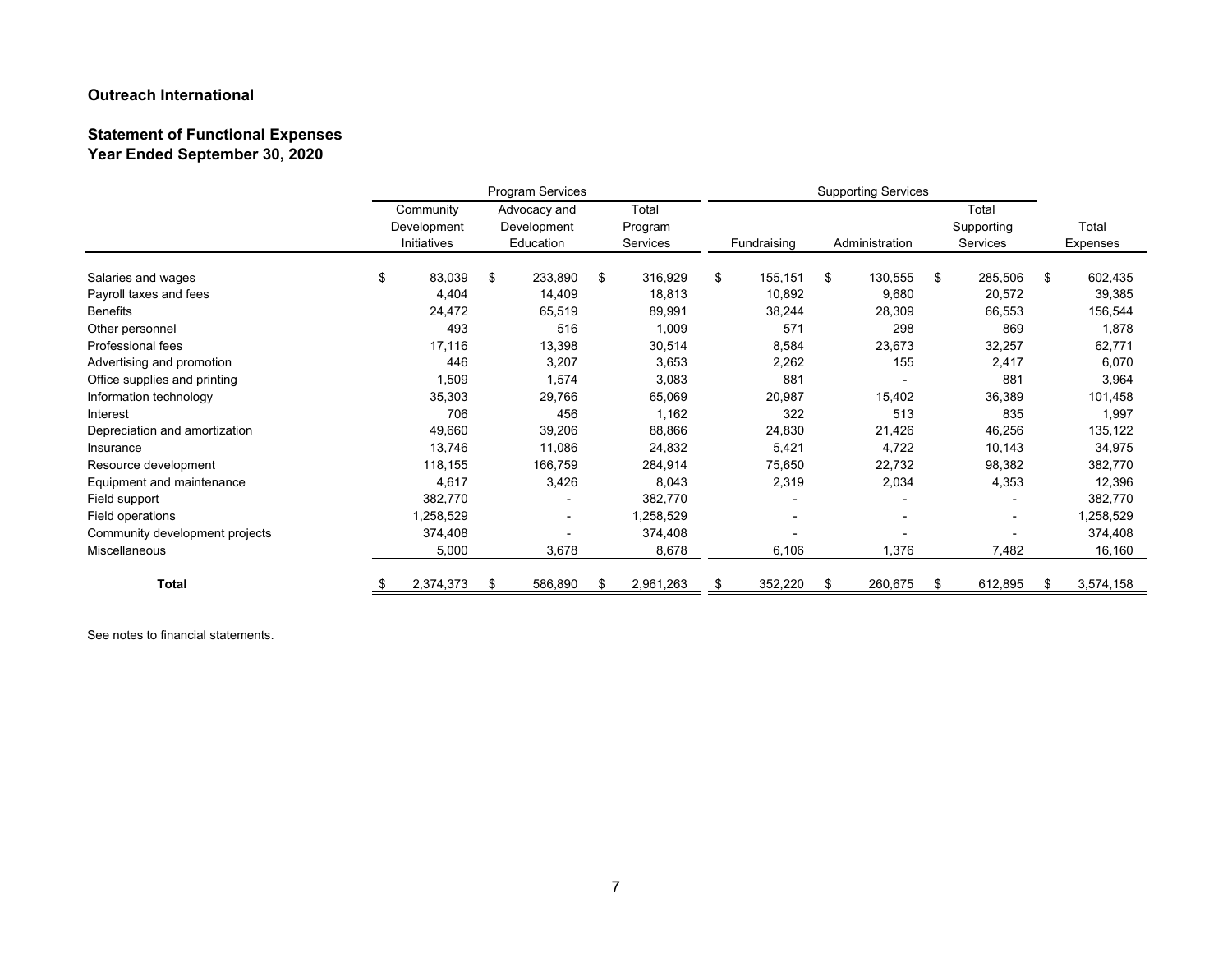# **Statements of Cash Flows Years Ended September 30, 2021 and 2020**

|                                                                        | 2021                 | 2020          |
|------------------------------------------------------------------------|----------------------|---------------|
| Cash flows from operating activities:                                  |                      |               |
| Changes in net assets                                                  | \$<br>911,954        | \$<br>27,366  |
| Adjustments to reconcile changes in net assets to net cash provided by |                      |               |
| operating activities:                                                  |                      |               |
| Depreciation and amortization                                          | 136,375              | 135,122       |
| Realized and unrealized gain on investments                            | (179, 174)           | (70, 879)     |
| Gain on forgiveness of PPP loan                                        | (321, 245)           |               |
| Effects of changes in operating assets and liabilities:                |                      |               |
| Other receivables                                                      |                      | 200,000       |
| Prepaid expenses and other assets                                      | (17, 948)            | 25,874        |
| Accounts payable                                                       | (3, 479)             | 9,952         |
| Accrued expenses, deferred compensation and other liabilities          | 2,584                | 34,684        |
| Net cash provided by operating activities                              | 529,067              | 362,119       |
|                                                                        |                      |               |
| Cash flows from investing activities:<br>Purchase of investments       |                      | (720,000)     |
| Proceeds from sale of investments                                      | (85, 349)<br>452,120 | 439,990       |
| Purchase of building, equipment and building improvements              | (41, 781)            | (14, 253)     |
| Net cash provided by (used in) investing activities                    | 324,990              | (294, 263)    |
|                                                                        |                      |               |
| Cash flows from financing activities:                                  |                      |               |
| Proceeds from line of credit                                           |                      | 245,000       |
| Payments on line of credit                                             |                      | (295,000)     |
| Proceeds from PPP loan                                                 | 147,845              | 173,400       |
| Principal payments on capital lease obligation                         | (4, 586)             | (4,509)       |
| Net cash (used in) provided by financing activities                    | 143,259              | 118,891       |
| Net increase in cash and cash equivalents                              | 997,316              | 186,747       |
|                                                                        |                      |               |
| Cash and cash equivalents, beginning of year                           | 212,127              | 25,380        |
| Cash and cash equivalents, end of year                                 | 1,209,443            | \$<br>212,127 |
|                                                                        |                      |               |
| Supplemental disclosures of cash flow information:                     |                      |               |
| Cash paid during the year for interest                                 | \$<br>94             | \$<br>1,997   |
| Supplemental disclosures of noncash information:                       |                      |               |
| Capital lease addition                                                 | 15,412               | \$            |
|                                                                        |                      |               |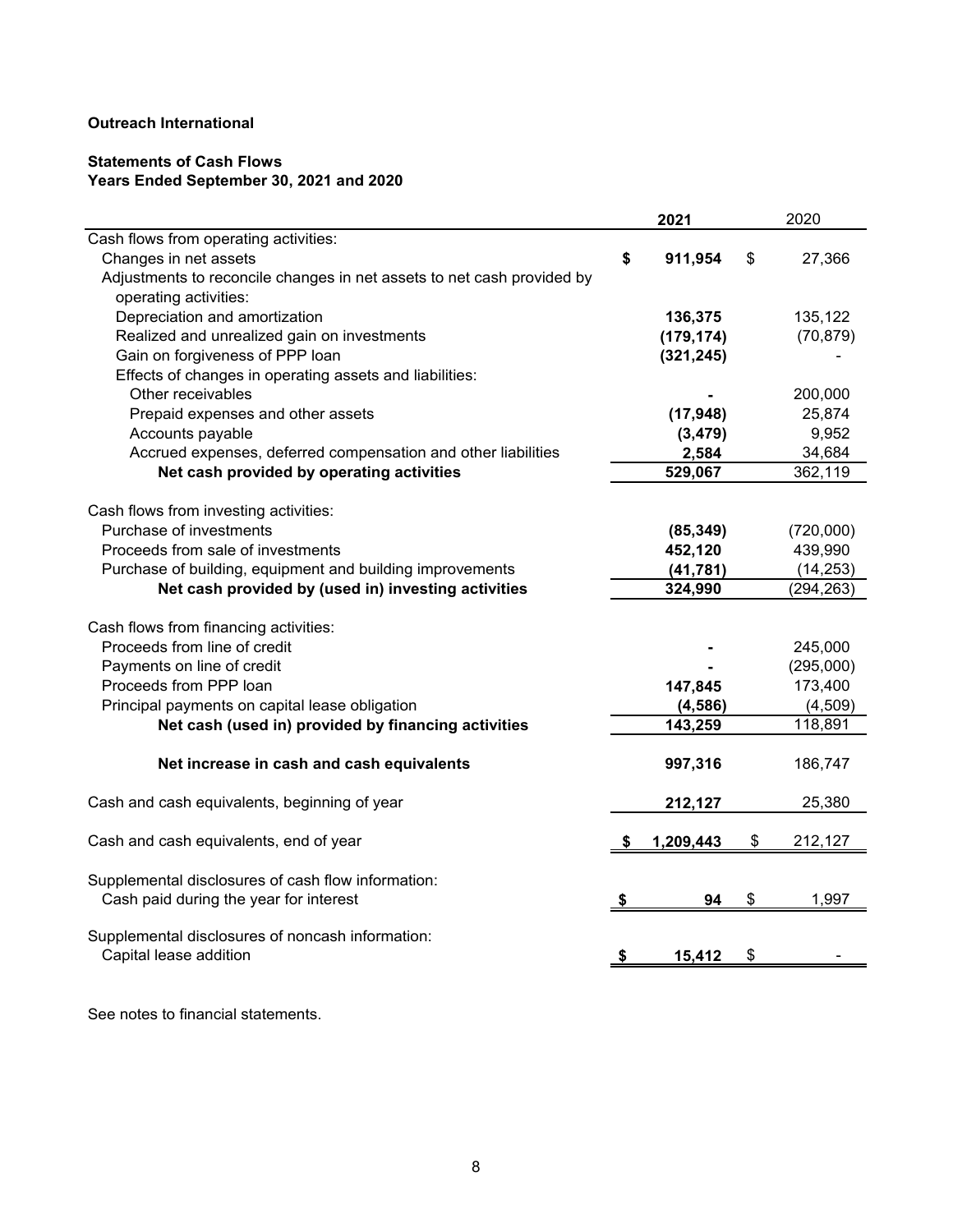#### **Notes to Financial Statements**

## **Note 1. Summary of Significant Accounting Policies**

**Nature of operations:** Outreach International (the Organization) is a nonprofit organization incorporated in the state of Missouri in 1979. Outreach International operates out of an office in Missouri and has a foreign presence in many countries in the following areas of the world: Asia, Africa, the Caribbean, Haiti, and Central, South and North America. Outreach International empowers community-led development to create lasting solutions to chronic poverty.

The primary programs and activities of the Organization include the following:

**Programs:** The Organization operates the following programs:

*Community development initiatives:* Community development initiatives benefit thousands of children, men and women in poor communities. These initiatives fall into four broad areas: Thriving Children, Building Community, Empowering Families and Nurturing the Environment. Programs in these areas cover a multitude of issues and include child survival, literacy, basic education, sanitation, microenterprise, housing, community governance, nutrition, sustainable agriculture and environmental concerns.

Every program is designed to build the capacity of the people involved. The Organization's experience has taught it that the best way to bring sustainable change among the poor is to build their ability to help themselves. The Organization does this through a process called Participatory Human Development. This grassroots development approach enables communities to act on issues of shared concern and to build accountability and transparency through the involvement of the marginalized poor.

*Advocacy and development education:* As part of the Organization's mission, it works to engage the public in issues of poverty awareness, eradication and understanding the interrelatedness of the global community.

The Organization is accountable to the communities it serves and to its donors. The Organization seeks to encourage lateral relationships, where families in poor communities become teachers, and donors and supporters become learners of the poor. Communication programs with donors enable an exchange of information to support these objectives. The Organization knows from experience that donors who participate in communication programs with communities they serve develop a deeper understanding of the interconnectedness and mutual responsibilities of the global community.

The Organization has pioneered an effective and sustainable approach to building lateral relationships. Reports, updates, stories and other communications are shared through a variety of personalized and public sources, and through various media.

The Organization engages youth and young adults in education and advocacy programs around issues affecting children and communities in the developing world. The Organization seeks to stimulate and enhance the public's understanding of the global conditions and mutual responsibility of all. Web-based initiatives, blogs, youth advocacy programs, educational resources, and young adult events and clubs at universities and in churches are part of this initiative.

Through publications, websites, multimedia, conference presentations, public addresses and classes, the Organization will continue to reach out to various publications. The Organization's experience shows that as people deepen their understanding of the global conditions and how they can act to help the poor, they will act. The Organization's task is both to bring the conditions to light and to offer a way for people to act with purpose and for sustainable results.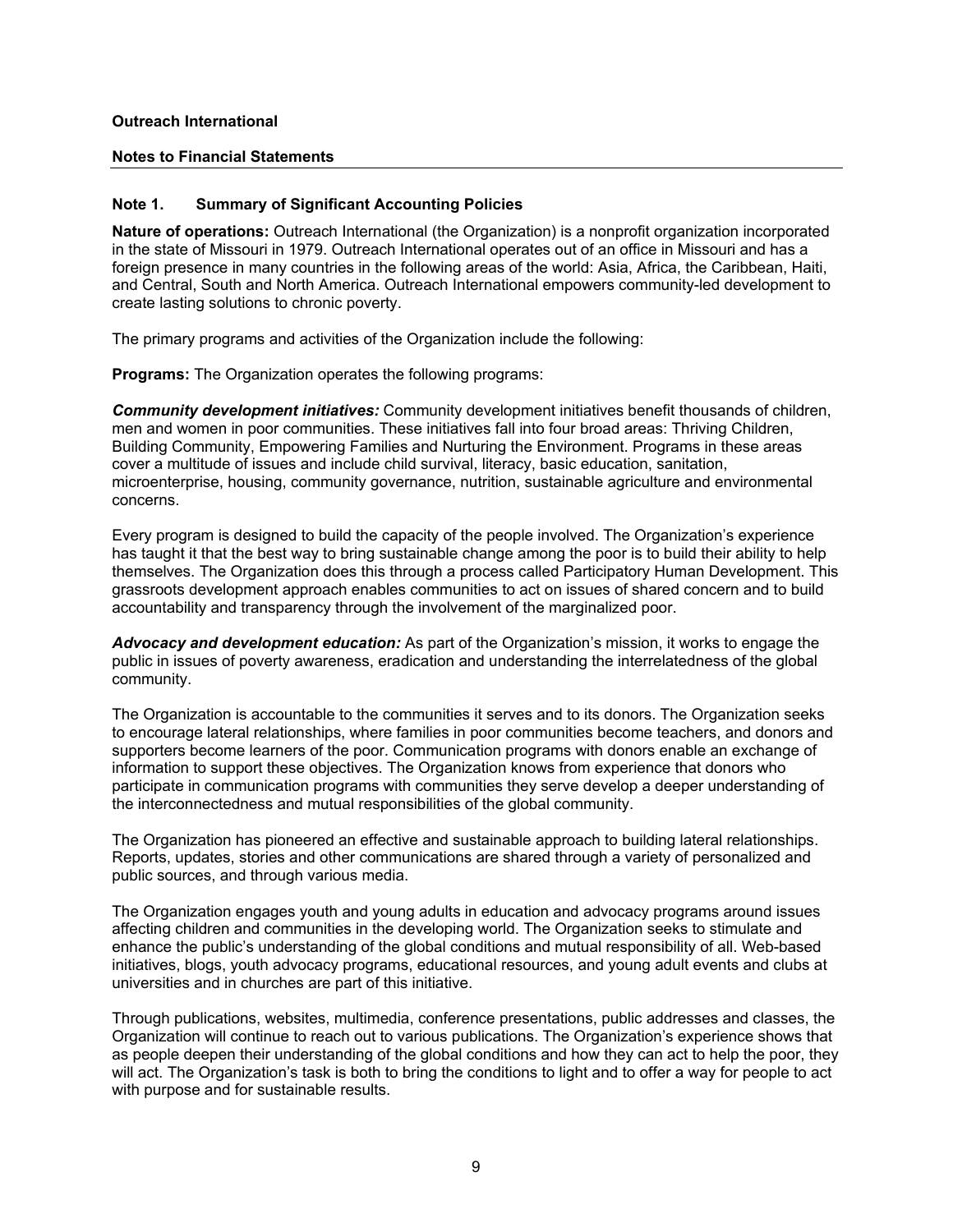#### **Notes to Financial Statements**

## **Note 1. Summary of Significant Accounting Policies (Continued)**

**Use of estimates:** The preparation of financial statements in conformity with accounting principles generally accepted in the United States of America (U.S. GAAP) requires management to make estimates and assumptions that affect certain reported amounts and disclosures. Significant estimates incorporated into the Organization's financial statements include the fair market value of the Organization's interest in investments, useful lives of depreciable and amortizable assets, and the allocations incorporated into the functional allocations. Actual results could differ from those estimates.

**Financial statement presentation:** The accompanying financial statements are presented using the accrual basis of accounting in accordance with U.S. GAAP. Financial statement presentation follows the recommendations of the Financial Accounting Standards Board (FASB) Accounting Standards Codification (ASC) 958, Presentation of Financial Statements of Not-for-Profit Entities. Under this topic, the Organization is required to report information regarding its financial position and activities according to two classes of net assets: net assets without donor restrictions and net assets with donor restrictions. Accordingly, net assets of the Organization and changes therein are classified and reported as follows:

*Net assets without donor restrictions:* Net assets are not subject to donor-imposed restrictions but may be subject to designation by the Board for the Organization's mission in specific countries.

*Net assets with donor restrictions:* Net assets are subject to donor-imposed restrictions that may or will be met either by the passage of time or by actions of the Organization. Some net assets are purposerestricted by donors to a particular geographic region for direct program or mission expenses. Other net assets include contributed net assets that require, by donor restriction, that the corpus be invested in perpetuity and only the income be made available for program operations in accordance with donor restrictions.

**Contributions and pledges receivable:** Contributions, which include unconditional promises to give (pledges), are recognized as revenues in the period received or promised. Conditional contributions are recorded when the donor's conditions are met. There were no pledges receivable at September 30, 2021 and 2020.

All contributions are considered to be available for unrestricted use unless specifically restricted by the donor or by law. Amounts received that are designated for future periods, or restricted by the donor for specific purposes, are reported as donor restricted support and increase that net asset class. When a donor restriction expires, that is, when a stipulated time restriction ends or purpose restriction is accomplished, net assets with donor restrictions are reclassified to net assets without donor restrictions and reported in the statements of activities and changes in net assets as net assets released from restrictions.

**Cash and cash equivalents:** Cash and cash equivalents consist of readily liquid accounts that are available for current operations with initial maturities of three months or less.

**Concentration of credit risk:** The Organization at times maintains deposits with banks in excess of the insured limits. The Organization has not experienced any losses in such accounts.

**Investments:** Investments are recorded at fair value. Fair value of mutual funds is determined by quoted market prices or the value of the underlying assets within the fund. Fair value of alternative investments is estimated using net asset value per share. See Note 3 for a discussion of fair value measurements.

**Income tax status:** The Organization is tax-exempt under section 501(c)(3) of the Internal Revenue Code and has been determined not to be a private foundation.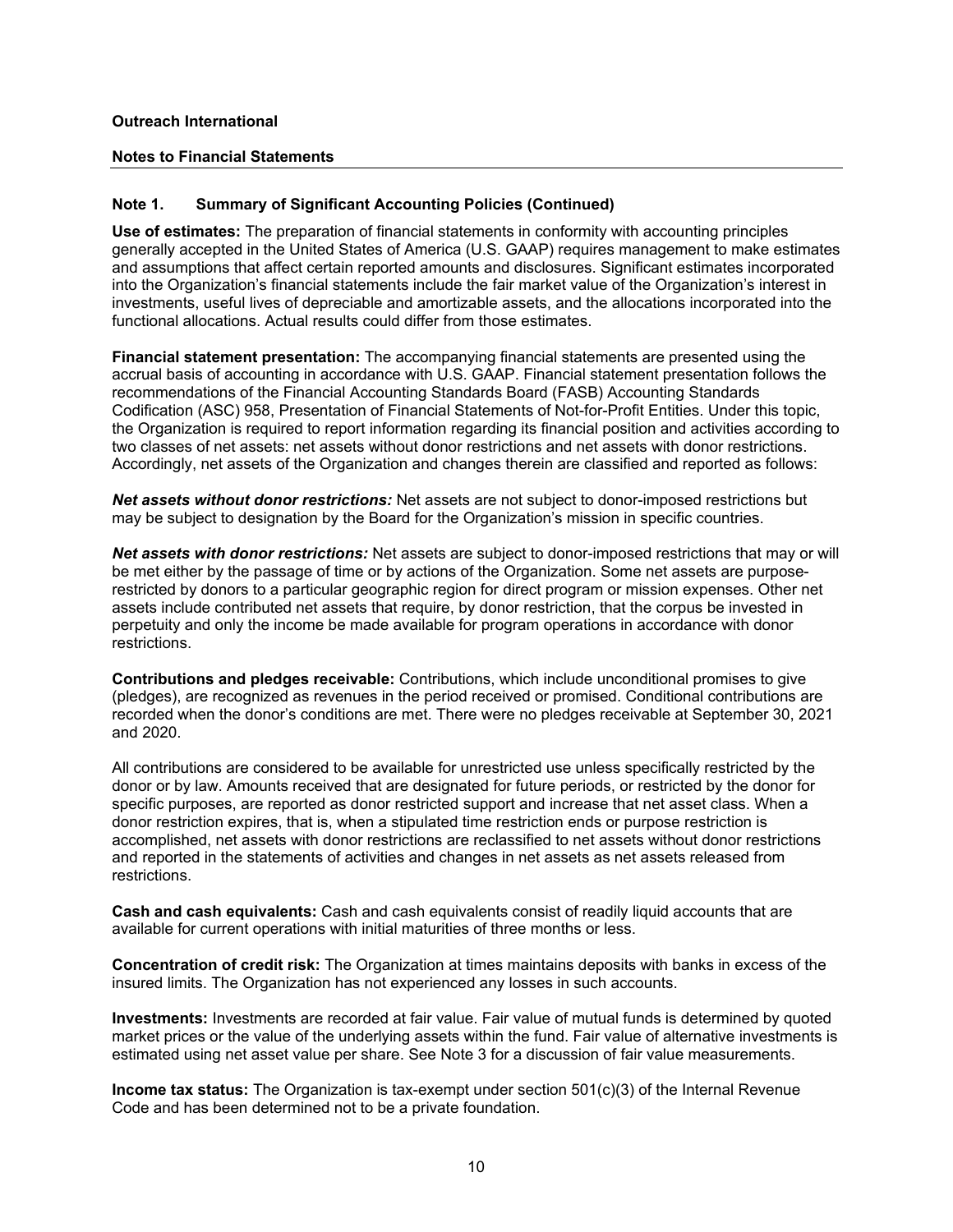#### **Notes to Financial Statements**

#### **Note 1. Summary of Significant Accounting Policies (Continued)**

Uncertain tax provisions, if any, are recorded in accordance with ASC 740, Income Taxes, which requires the recognition of a liability for tax positions taken that do not meet the more-likely-than-not standard that the position will be sustained upon examination by taxing authorities. There is no liability for uncertain tax positions recorded at September 30, 2021 and 2020.

**Building and equipment:** The purchased building and equipment are valued at historical cost less accumulated depreciation. The Organization follows a policy that only items costing greater than \$1,000 are capitalized. Contributed items are valued at their estimated fair market value at the date of gift. Depreciation is charged to expense using the straight-line method over the estimated useful life of each asset.

The estimated useful lives for each major depreciable classification of property and equipment are as follows:

| <b>Building</b>              | 40 vears  |
|------------------------------|-----------|
| <b>Building improvements</b> | 15 vears  |
| Furniture and equipment      | 3-5 vears |

**Impairment of long-lived assets:** The Organization reviews long-lived assets for impairment whenever events or changes in circumstances indicate the carrying amount of an asset may not be recoverable. Recoverability of assets to be held and used is measured by a comparison of the carrying amount of an asset to future undiscounted net cash flows expected to be generated by the asset. If such assets are considered to be impaired, the impairment to be recognized is measured by the amount by which the carrying amount of the assets exceeds the fair value of the assets. Assets to be disposed of are reported at the lower of carrying amount or the fair value less costs to sell. There were no impairments of longlived assets at September 30, 2021 and 2020.

**Bequests:** The Organization records all bequests when the bequest is deemed unconditional. The Organization has been notified that it is the designated beneficiary of a number of wills and trusts. In most cases, the beneficiary designation is revocable by the donor; accordingly, the gifts are not recognized within the Organization's financial statements due to their conditional nature. The gifts are recognized, and an asset is recorded, when they become irrevocable. For the years ended September 30, 2021 and 2020, there were no revocable bequests carried by the Organization.

**Gifts-in-kind:** The Organization records in-kind support for contributed services if these services (a) create or enhance long-lived assets or (b) require specialized skills, are provided by an individual possessing those skills, and would typically need to be purchased if not provided by donation. Such support could be used in the program activities of the Organization as well as in fundraising and administrative activities. The value of services meeting these requirements, to the extent measurable, is reflected in the accompanying financial statements. The Organization receives a substantial amount of support from nonprofessional volunteers that do not meet the criteria listed above. Nonprofessional volunteers donate services for fundraising, education and administration that are not valued or recorded in the financial statements.

**Functional allocation of expenses:** The costs of providing the Organization's various programs and activities have been summarized on a functional basis in the statements of activities and changes in net assets. Accordingly, certain costs have been allocated among the programs and supporting services benefited according to formulas developed by management to appropriately reflect actual costs and efforts expended on each program or supporting service.

**Fundraising costs:** The Organization expenses fundraising costs as incurred.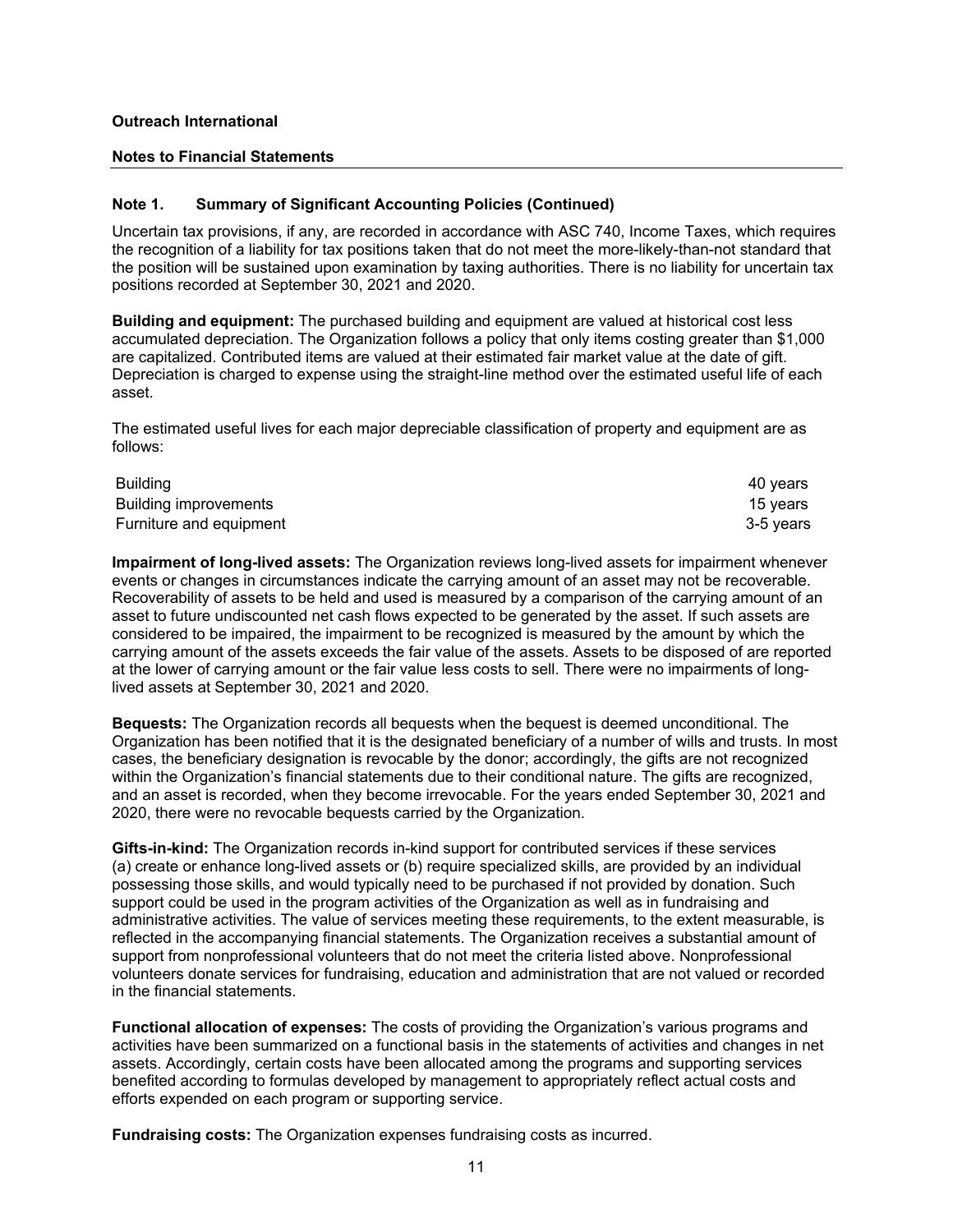## **Notes to Financial Statements**

# **Note 1. Summary of Significant Accounting Policies (Continued)**

**Newly adopted accounting pronouncements:** Effective October 1, 2020, the Organization adopted Accounting Standards Update (ASU) No. 2014-09, *Revenue from Contracts with Customers (Topic 606),*  which requires an entity to recognize the amount of revenue to which it expects to be entitled for the transfer of promised goods or services to customers. This guidance will replace most existing revenue recognition guidance in U.S. GAAP when it becomes effective. The new standard permits the use of either the retrospective or cumulative-effect transition method. There was no impact to the Organization's financial statements as a result of the adoption of this standard.

**Pending accounting pronouncements:** In February 2016, the FASB issued ASU No. 2016-02, *Leases (Topic 842).* The guidance in this ASU supersedes the leasing guidance in Topic 840, *Leases.* Under the new guidance, lessees are required to recognize lease assets and lease liabilities on the statement of financial position for all leases with terms longer than 12 months. Leases will be classified as either finance or operating, with classification affecting the pattern of expense recognition in the statement of activities. The new standard is effective for fiscal year 2023. The Organization is currently evaluating the impact of the pending adoption of the new standard on the financial statements.

## **Note 2. Liquidity**

The Organization regularly monitors liquidity required to meet its annual operating needs and other contractual commitments while also striving to maximize the return on investment of its funds not required for annual operations. As of September 30, the following financial assets are available to meet annual operating needs for the following fiscal year:

|                                               |   | 2021                 | 2020                 |
|-----------------------------------------------|---|----------------------|----------------------|
| Cash and cash equivalents<br>Investments      | S | 1,209,443<br>990,706 | 212,127<br>1,171,365 |
|                                               |   | 2,200,149            | 1,383,492            |
| Less donor-restricted funds                   |   | (435, 221)           | (395, 454)           |
| Less board-designated endowments              |   | (819, 787)           | (618, 600)           |
| Financial assets available to meet cash needs |   | 945,141              | 369,438              |

#### **Note 3. Investments and Fair Value of Financial Instruments**

The Fair Value Measurements and Disclosures topic of the ASC defines fair value as the price that would be received to sell an asset or paid to transfer a liability in an orderly transaction between market participants and requires the use of valuation techniques that are consistent with the market approach, the income approach and/or the cost approach. Inputs to valuation techniques refer to the assumptions that market participants would use in pricing the asset or liability. Inputs may be observable, meaning those that reflect the assumptions market participants would use in pricing the asset or liability developed based on market data obtained from independent sources, or unobservable, meaning those that reflect the reporting entity's own assumptions about the assumptions market participants would use in pricing the asset or liability developed based on the best information available in the circumstances. In that regard, the topic establishes a fair value hierarchy for valuation inputs that gives the highest priority to quoted prices in active markets for identical assets or liabilities (Level 1 measurements) and the lowest priority to unobservable inputs (Level 3 measurements).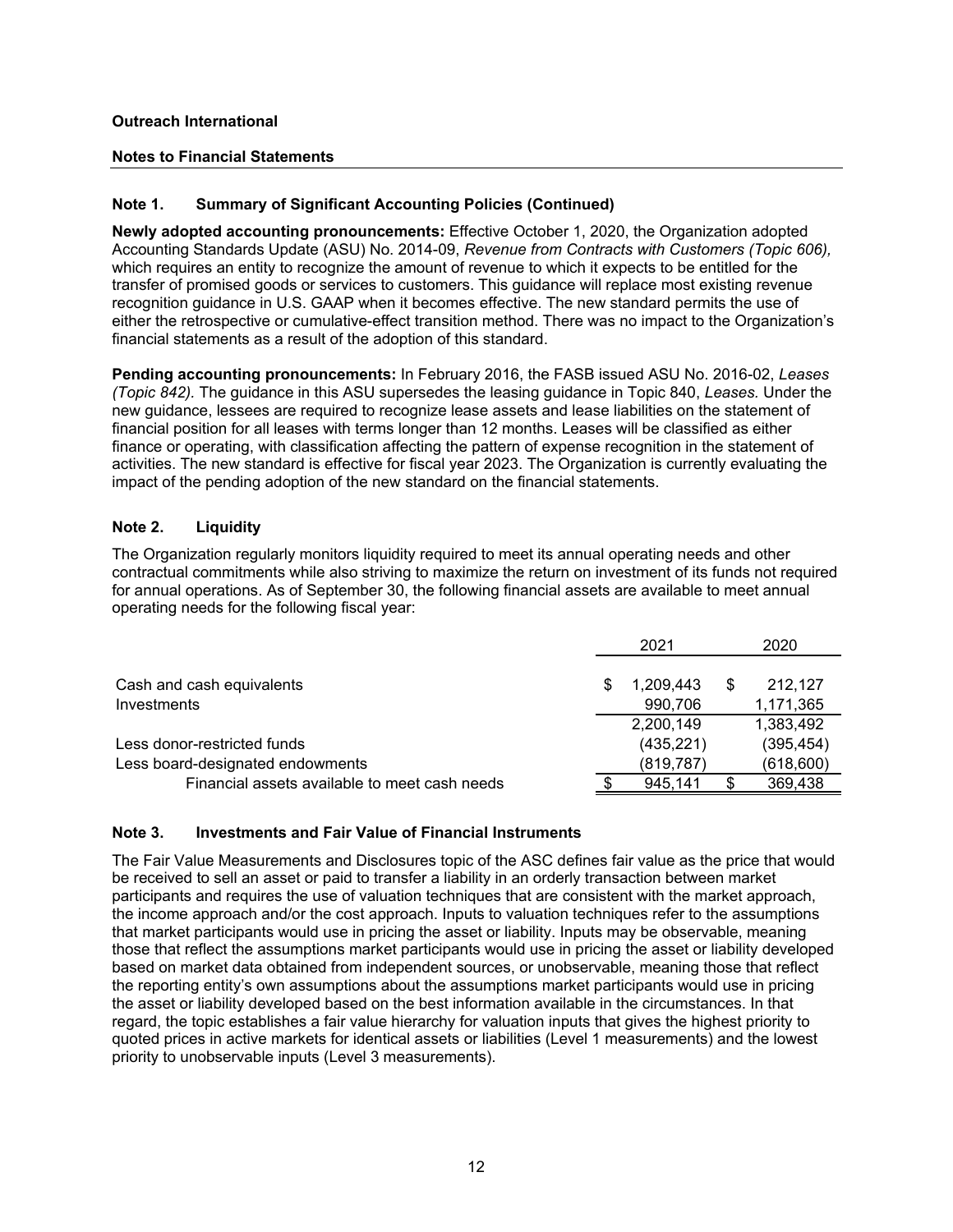#### **Notes to Financial Statements**

#### **Note 3. Investments and Fair Value of Financial Instruments (Continued)**

The three levels of the fair value hierarchy under the topic are described below:

- **Level 1:** Inputs to the valuation methodology are unadiusted quoted prices for identical assets or liabilities in active markets that the entity has the ability to access.
- **Level 2:** Inputs to the valuation methodology include:
	- Quoted prices for similar assets or liabilities in active markets
	- Quoted prices for identical or similar assets or liabilities in inactive markets
	- Inputs other than quoted prices that are observable for the asset or liability
	- Inputs that are derived principally from or corroborated by observable market data by correlation of other means

If the asset or liability has a specified (contractual) term, the Level 2 input must be observable for substantially the full term of the asset or liability.

**Level 3:** Inputs to the valuation methodology are unobservable and significant to the fair value measurement.

The asset's or liability's fair value measurement level within the fair value hierarchy is based on the lowest level of any input that is significant to the fair value measurement. Valuation techniques used need to maximize the use of observable inputs and minimize the use of unobservable inputs.

The determination of where an asset or liability falls in the hierarchy requires significant judgment. The Organization evaluates its hierarchy disclosures based on various factors. It is possible that an asset or liability may be classified differently from year to year. However, the Organization expects that changes between the different levels will be rare.

**Assets recorded at fair value on a recurring basis:** A description of the valuation methodologies used for assets recorded on a recurring basis is set forth below:

*Investments: S*ecurities listed on a national market or exchange are valued at the last sales price, or if there is no sale and the market is still considered active, at the last transaction price before year-end. Such securities are classified within Levels 1, 2 and 3 of the valuation hierarchy, as appropriate. Investments are carried at fair value and consist of mutual funds and money market funds. Fair value of the mutual funds are based on quoted market prices. The fair value of money market funds approximate cost.

*Mineral rights:* The fair value measurements for mineral rights are calculated using an industry standard formula based upon the average of the past three years' royalty income times a factor of 10. The factor was obtained from an applicable regional oil and mineral association. The fair value of the mineral rights is classified as Level 3 within the valuation hierarchy.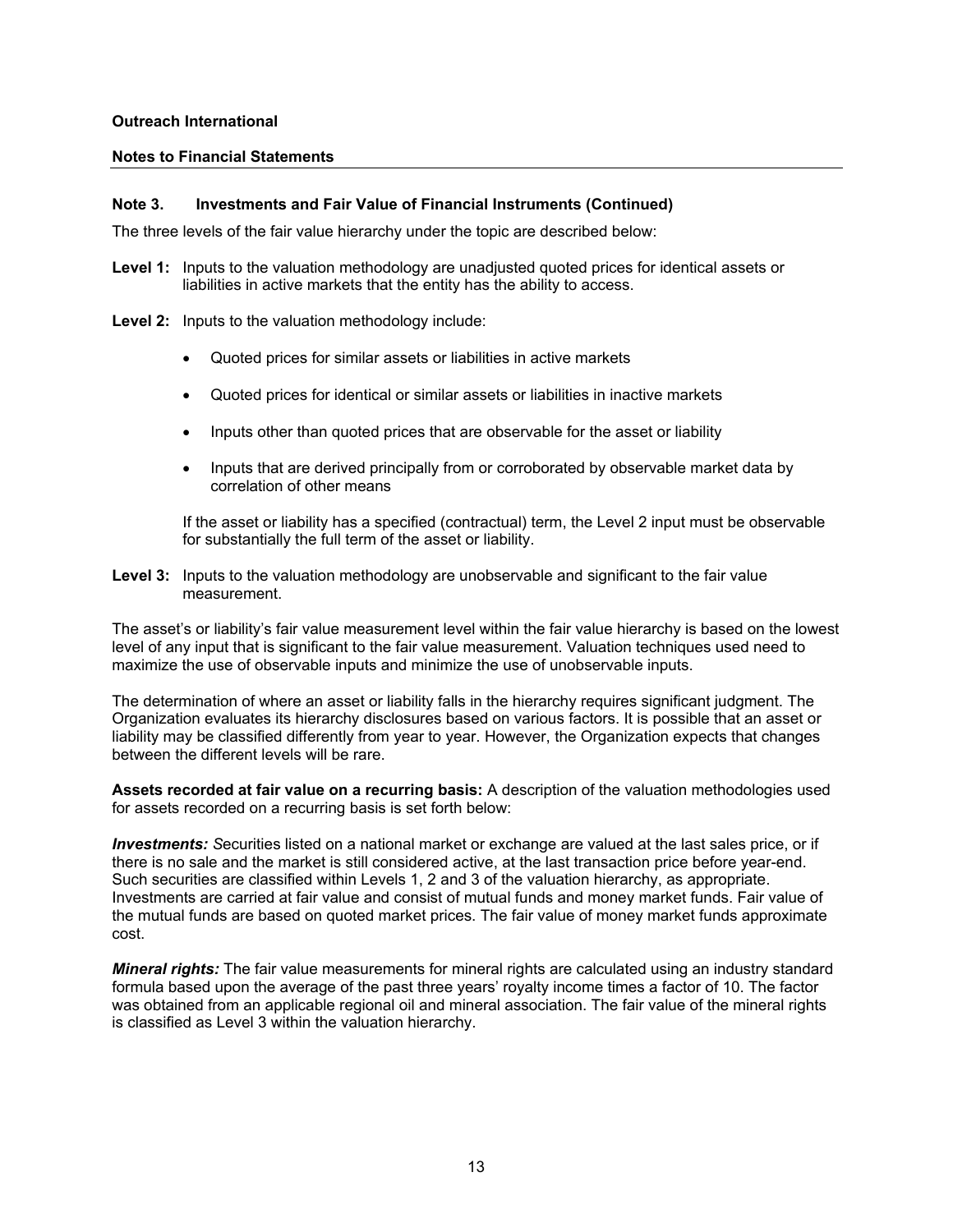#### **Notes to Financial Statements**

## **Note 3. Investments and Fair Value of Financial Instruments (Continued)**

The following tables summarize assets and liabilities measured on a recurring basis as of September 30 segregated by the level of the valuation inputs within the fair value hierarchy utilized to measure fair value:

|                                   | September 30, 2021 |           |    |                    |    |         |    |           |  |  |
|-----------------------------------|--------------------|-----------|----|--------------------|----|---------|----|-----------|--|--|
|                                   |                    | Level 1   |    | Level 2            |    | Level 3 |    | Total     |  |  |
| Investments:                      |                    |           |    |                    |    |         |    |           |  |  |
| Mutual funds:                     |                    |           |    |                    |    |         |    |           |  |  |
| Flexible premium variable annuity | \$                 | 92,035    | \$ |                    | \$ |         | \$ | 92,035    |  |  |
| Foreign large blend               |                    | 61,351    |    |                    |    |         |    | 61,351    |  |  |
| Foreign small blend               |                    | 8,903     |    |                    |    |         |    | 8,903     |  |  |
| Domestic small growth             |                    | 6,236     |    |                    |    |         |    | 6,236     |  |  |
| Domestic small value              |                    | 10,436    |    |                    |    |         |    | 10,436    |  |  |
| Domestic mid-cap growth           |                    | 67,588    |    |                    |    |         |    | 67,588    |  |  |
| Domestic mid-cap value            |                    | 97,906    |    |                    |    |         |    | 97,906    |  |  |
| Domestic large growth             |                    | 160,312   |    |                    |    |         |    | 160,312   |  |  |
| Domestic large value              |                    | 148,390   |    |                    |    |         |    | 148,390   |  |  |
| Diversified emerging markets      |                    | 34,319    |    |                    |    |         |    | 34,319    |  |  |
| <b>Bond funds</b>                 |                    | 381,202   |    |                    |    |         |    | 381,202   |  |  |
| Money market                      |                    | 14,063    |    |                    |    |         |    | 14,063    |  |  |
| Other:                            |                    |           |    |                    |    |         |    |           |  |  |
| Mineral rights                    |                    |           |    |                    |    | 38,483  |    | 38,483    |  |  |
| <b>Total investments</b>          | \$                 | 1,082,741 | \$ | $\overline{a}$     | \$ | 38,483  | \$ | 1,121,224 |  |  |
|                                   | September 30, 2020 |           |    |                    |    |         |    |           |  |  |
|                                   |                    | Level 1   |    | Level <sub>2</sub> |    | Level 3 |    | Total     |  |  |
| Investments:                      |                    |           |    |                    |    |         |    |           |  |  |
| Mutual funds:                     |                    |           |    |                    |    |         |    |           |  |  |
| Flexible premium variable annuity | \$                 | 99,011    | \$ |                    | \$ |         | \$ | 99,011    |  |  |
| Foreign large blend               |                    | 75,169    |    |                    |    |         |    | 75,169    |  |  |
| Foreign small blend               |                    | 38,422    |    |                    |    |         |    | 38,422    |  |  |
| Domestic small growth             |                    | 117,228   |    |                    |    |         |    | 117,228   |  |  |
| Domestic large growth             |                    | 180,600   |    |                    |    |         |    | 180,600   |  |  |
| Domestic large blend              |                    | 72,549    |    |                    |    |         |    | 72,549    |  |  |
| Diversified emerging markets      |                    | 37,685    |    |                    |    |         |    | 37,685    |  |  |
| Real estate                       |                    | 66,094    |    |                    |    |         |    | 66,094    |  |  |
|                                   |                    |           |    |                    |    |         |    |           |  |  |
| <b>Bond funds</b>                 |                    | 228,848   |    |                    |    |         |    | 228,848   |  |  |
| Money market                      |                    | 354,732   |    |                    |    |         |    | 354,732   |  |  |
| Other:                            |                    |           |    |                    |    |         |    |           |  |  |
| Mineral rights                    |                    |           |    |                    |    | 38,483  |    | 38,483    |  |  |
| <b>Total investments</b>          | \$                 | 1,270,338 | \$ | $\blacksquare$     | \$ | 38,483  | \$ | 1,308,821 |  |  |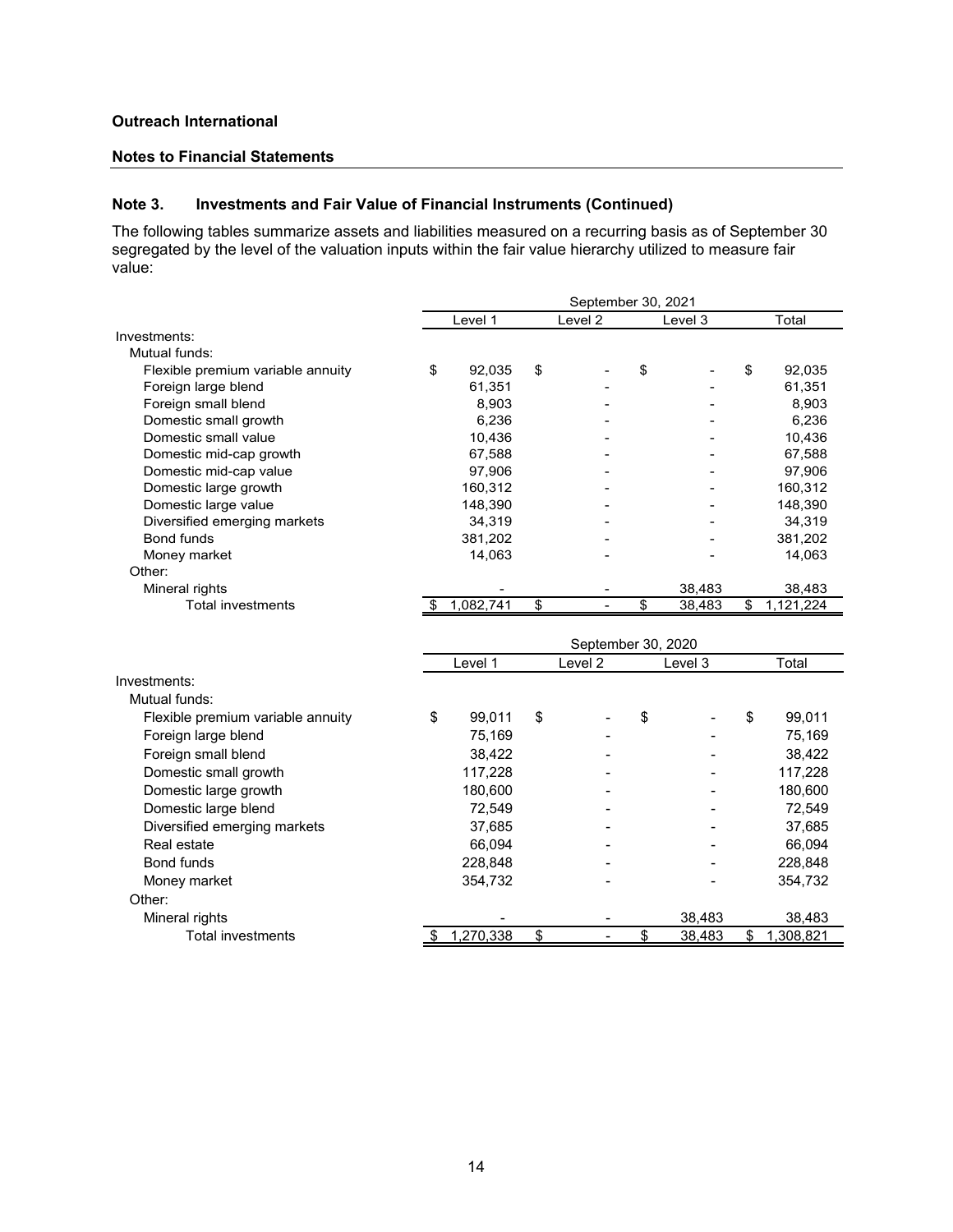#### **Notes to Financial Statements**

#### **Note 3. Investments and Fair Value of Financial Instruments (Continued)**

The following is a reconciliation of the beginning and ending balances of assets and liabilities, measured at fair value on a recurring basis using significant unobservable (Level 3) inputs during the years ended September 30:

|                              | Oikocredit            |       |               | Mineral |              |
|------------------------------|-----------------------|-------|---------------|---------|--------------|
|                              | <b>Caption Shares</b> |       | <b>Rights</b> | Total   |              |
| Balance, September 30, 2019  | \$                    | 360   | \$            | 38,483  | \$<br>38,843 |
| Contributions                |                       |       |               |         |              |
| Withdrawals                  |                       | (360) |               |         | (360)        |
| Changes in fair market value |                       |       |               |         |              |
| Balance, September 30, 2020  |                       |       |               | 38,483  | 38,483       |
| Contributions                |                       |       |               |         |              |
| Withdrawals                  |                       |       |               |         |              |
| Changes in fair market value |                       |       |               |         |              |
| Balance, September 30, 2021  |                       |       |               | 38,483  | 38,483       |

Investment return for the years ended September 30, 2021 and 2020, was \$179,174 and \$70,879, respectively.

#### **Note 4. Line of Credit and PPP Loan**

On October 17, 2018, the Organization entered into a revolving bank line of credit for \$500,000 with a variable interest rate. The line of credit requires monthly interest payments with principal balance due at maturity on April 30, 2023. The line is secured by the Organization's securities. The line of credit had an interest rate of 2.75% and had an ending balance of \$0 as of September 30, 2021 and 2020.

On March 27, 2020, the Coronavirus, Relief, and Economic Security (CARES) Act was signed into law and is meant to address the economic fallout from the COVID-19 pandemic. In connection with the CARES Act, the Organization received a U.S. Small Business Administration (SBA) Paycheck Protection Plan (PPP) loan for \$173,400 on April 14, 2020. The loan was unsecured, bore interest at 1.00% and was set to mature on April 14, 2022. On December 21, 2020, the Organization was approved for full forgiveness of the loan and was recognized as loan forgiveness revenue in the statement of activities for the year ended September 30, 2021.

On February 4, 2021, the Organization received a second installment of the PPP loan for \$147,845. The loan was unsecured, bore interest at 1.00% and was set to mature on February 4, 2026. Under the provision of the CARES Act and related loans, this loan will be forgiven if certain conditions are met related to the use of these proceeds. On August 1, 2021, the Organization was approved for full forgiveness of the loan and was recognized as loan forgiveness revenue in the statement of activities for the year ended September 30, 2021.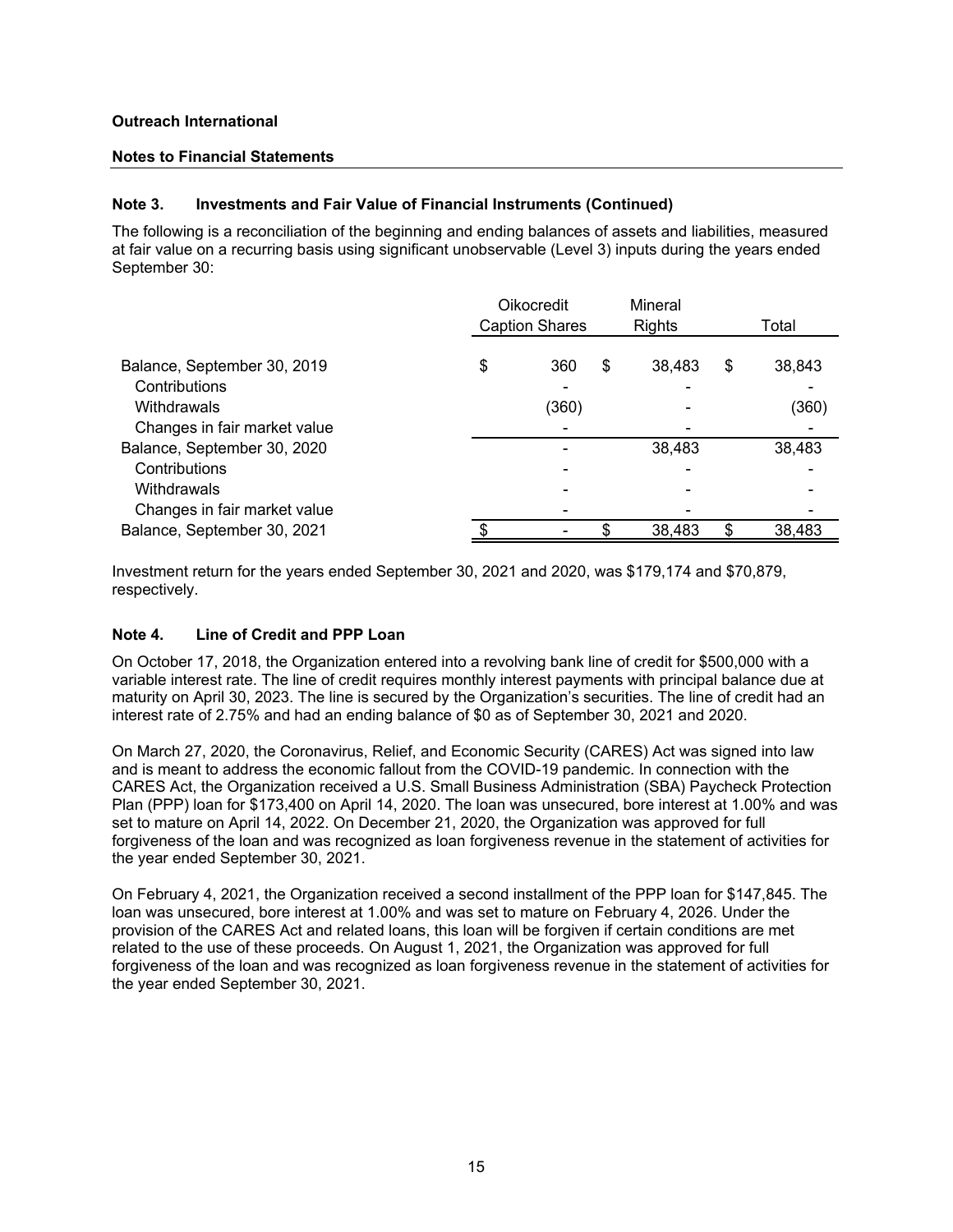## **Notes to Financial Statements**

#### **Note 5. Lease Commitments**

The Organization leases office equipment under a capital lease that expires August 12, 2026.

At September 30, office equipment includes the following amounts related to a capital lease:

|                          |    | Years Ending September 30 |      |          |  |  |  |
|--------------------------|----|---------------------------|------|----------|--|--|--|
|                          |    | 2021                      | 2020 |          |  |  |  |
|                          |    |                           |      |          |  |  |  |
| Office equipment         | S  | 15,412                    |      | 22,183   |  |  |  |
| Accumulated depreciation |    | (514)                     |      | (18,485) |  |  |  |
|                          | мD | 14.898                    |      | 3,698    |  |  |  |

Future minimum lease payments that have initial or remaining noncancelable lease terms in excess of one year are approximately as follows:

|                                 | Capital Lease |
|---------------------------------|---------------|
| Years ending September 30:      |               |
| 2022                            | \$<br>3,341   |
| 2023                            | 3,341         |
| 2024                            | 3,341         |
| 2025                            | 3,341         |
| 2026                            | 2,838         |
| Total minimum lease payments    | 16,202        |
| Less amount related to interest | (1,050)       |
|                                 | 15,152        |
| Less current maturities         | (2,962)       |
|                                 | 12,190        |
|                                 |               |

#### **Note 6. Composition of Net Assets**

Net assets with donor restrictions are restricted for endowments, community development projects, and allocated support. The board of directors (Board) designate excess funds raised throughout the year to the endowment for future operational use as needed. The remaining Board-designated net assets without donor restrictions for these purposes is \$819,787 and \$1,024,492 as of September 30, 2021 and 2020, respectively.

# **Note 7. Net Assets Released From Restrictions**

Net assets were released from donor restrictions by incurring expenses or satisfying the restricted purpose specified by donors during the years ended September 30 as follows:

|                       | 2021                     | 2020      |
|-----------------------|--------------------------|-----------|
| Allocated support     | \$<br>245,567            | 471,968   |
| Outreach 3.0          | $\overline{\phantom{0}}$ | 30,000    |
| Community development | 198,331                  | 872.794   |
|                       | 443.898                  | 1,374,762 |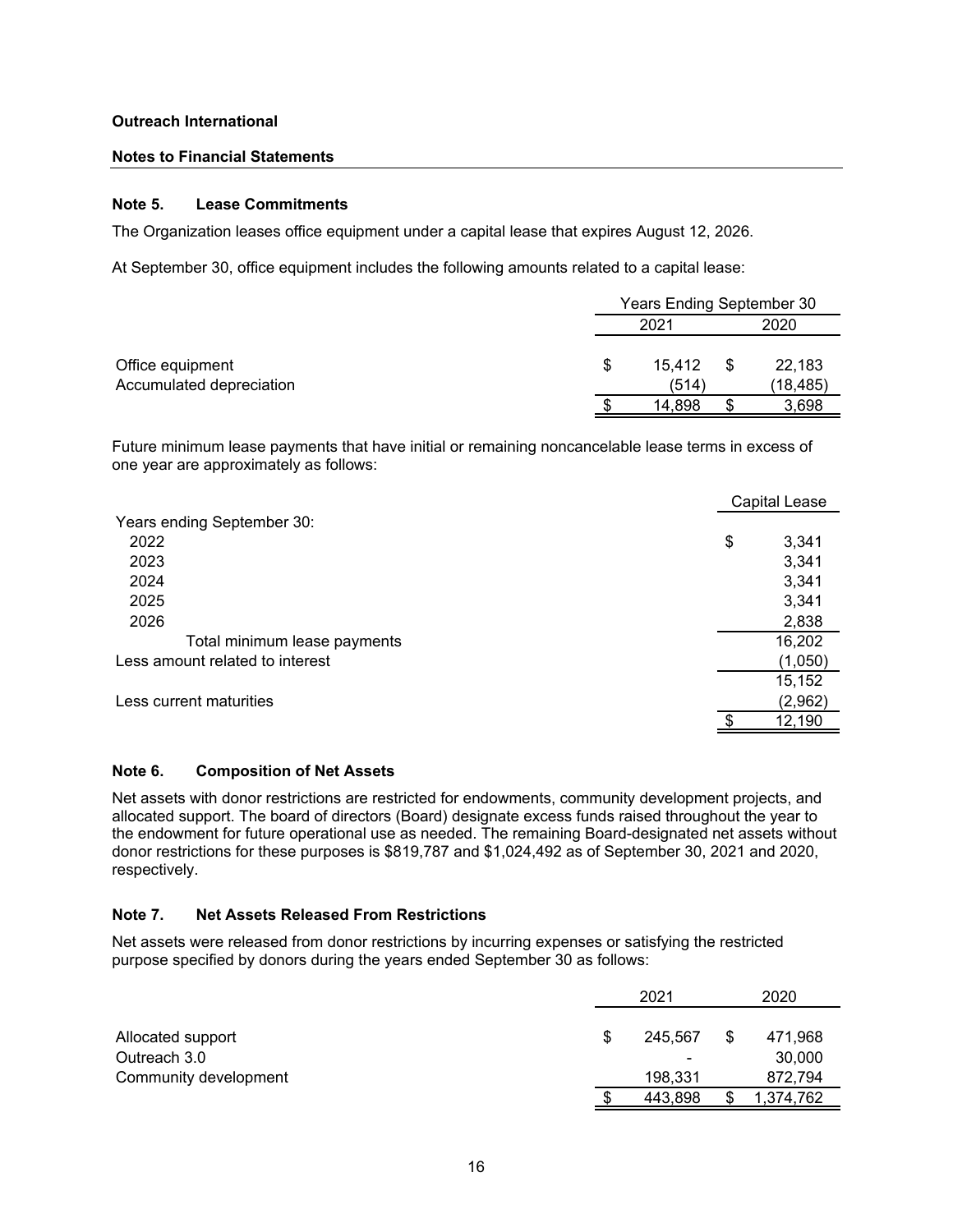#### **Notes to Financial Statements**

#### **Note 8. Endowments**

In June 1983, an endowment fund was established as a donor restricted fund to support the Organization's program services. As required by accounting principles generally accepted in the United States of America, net assets associated with endowment funds, including any funds designated by the Board to function as endowments, are classified and reported based on the existence or absence of donor-imposed restrictions.

**Interpretation of relevant law:** The Board of the Organization has interpreted Missouri's enactment of the Uniform Prudent Management of Institutional Funds Act (UPMIFA) as requiring the preservation of the fair value of the original gift as of the gift date of the donor-restricted endowment funds, absent explicit donor stipulations to the contrary. Consequently, the Organization classifies net assets with donor restrictions as:

- The original value of gifts donated to the restricted endowment, and
- The original value of subsequent gifts to the restricted endowment.

The remaining portion of the donor-restricted endowment fund is classified as net assets with donor restrictions until those amounts are appropriated for expenditure by the Organization's Board. In accordance with UPMIFA, the Organization considers the following factors in making a determination to appropriate or accumulate donor-restricted endowment funds:

- 1. The duration and preservation of the fund
- 2. The purpose of the donor-restricted endowment fund
- 3. General economic conditions
- 4. The possible effect of inflation and deflation
- 5. The expected total return from income and the appreciation of investments
- 6. Other resources of the Organization
- 7. The investment policies of the Organization

**Return objectives and risk parameters:** The Organization has adopted investment and spending policies for endowment assets that attempt to provide a predictable stream of funding to the programs supported by the endowments. The endowment assets are invested in a manner that is intended to produce results similar to the S&P Index, while assuming a moderate level of investment risk.

**Spending policy:** The Organization has a policy of appropriating, for distribution, each year 5% of its endowment fund's average balance over the prior four years preceding the fiscal year in which the distribution is planned. Because this amount is calculated for the next fiscal year, any amount appropriated for the following fiscal years is added to temporarily restricted net assets in the current year.

In establishing this policy, the Organization considers the greater predictability of spendable income for budgeting purposes and for gradual, steady growth of invested assets for the support of operations. Accordingly, over the long term, the Organization expects the current spending policy will allow its endowment to retain the original corpus of the gift.

**Strategies employed for achieving objectives:** The Organization relies on a total return strategy in which investment returns are achieved through capital appreciation and current yield (interest and dividends). The Organization targets a diversified asset allocation that emphasizes fixed-income securities to achieve its long-term objectives within prudent risk constraints.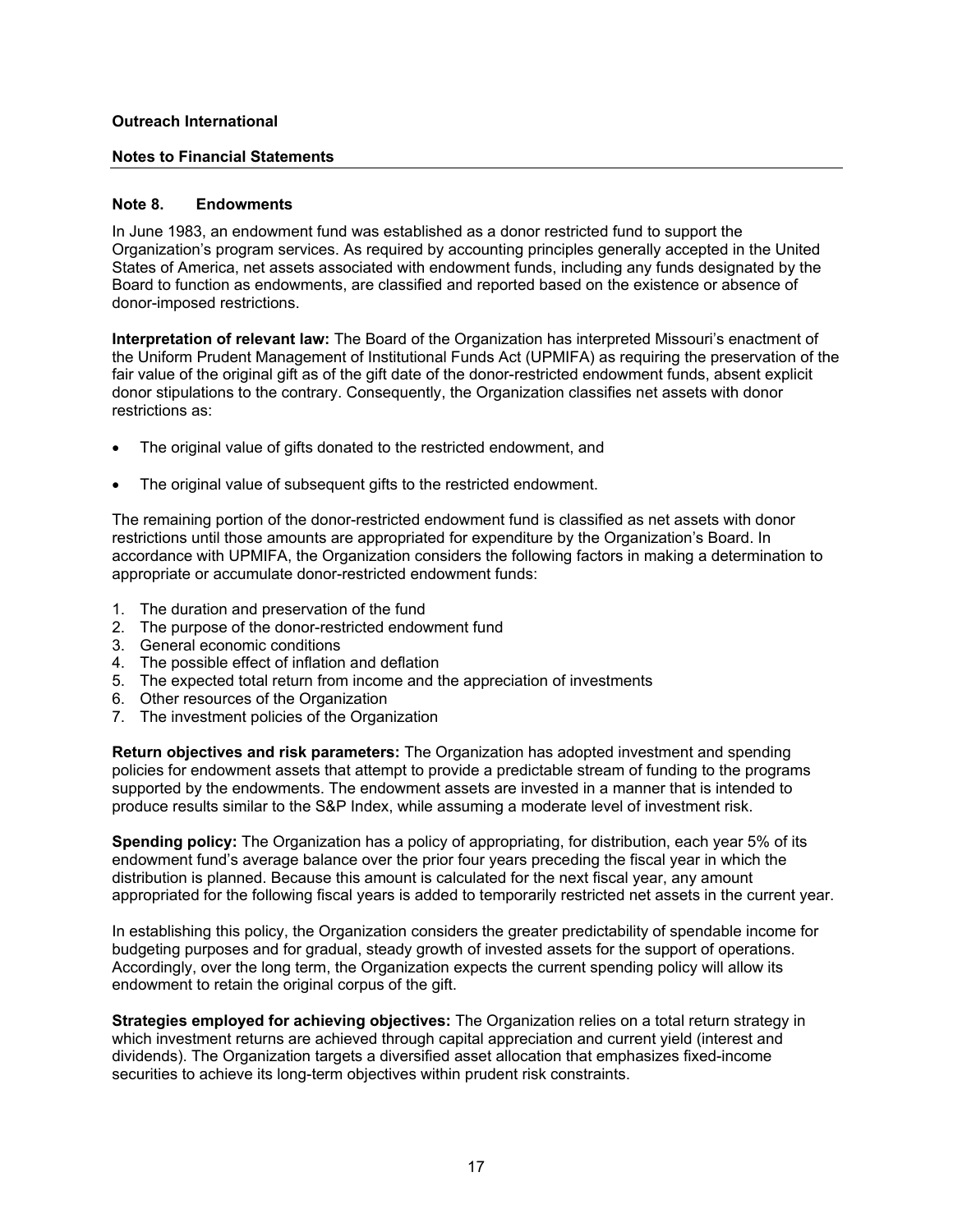## **Notes to Financial Statements**

#### **Note 8. Endowments (Continued)**

Changes in endowment net assets for the fiscal year ended September 30, 2021, were as follows:

|                                                       | <b>Without Donor</b><br>Restrictions |    | With Donor<br>Restrictions |   | Total               |
|-------------------------------------------------------|--------------------------------------|----|----------------------------|---|---------------------|
| Net assets, beginning of year<br>Investment return:   | \$<br>618,600                        | \$ | 169.945                    | S | 788,545             |
| Investment income                                     | 177,703                              |    |                            |   | 177,703             |
| Contribution<br>Appropriation of endowment assets for | 71,550                               |    | 1.000                      |   | 72,550              |
| expenditure<br>Net assets, end of year                | (48,066)<br>819,787                  | ß. | 170,945                    |   | (48,066)<br>990,732 |
|                                                       |                                      |    |                            |   |                     |

Changes in endowment net assets for the fiscal year ended September 30, 2020, were as follows:

|                                                      | <b>Without Donor</b><br><b>Restrictions</b> |    | <b>With Donor</b><br><b>Restrictions</b> | Total         |
|------------------------------------------------------|---------------------------------------------|----|------------------------------------------|---------------|
| Net assets, beginning of year<br>Investment return:  | \$<br>569.215                               | \$ | 208,252                                  | \$<br>777.467 |
| Investment income<br>Contribution                    | 62,701                                      |    |                                          | 62,701        |
| Appropriation of endowment assets for<br>expenditure | $\blacksquare$<br>(13,316)                  |    | (38, 307)                                | (51, 623)     |
| Net assets, end of year                              | 618,600                                     | S  | 169,945                                  | 788,545       |

#### **Note 9. Employee Benefit Plans**

The Organization has adopted a simplified employee pension plan. The plan is employer-funded with an amount equal to 13% of an employee's gross wages being contributed to the plan. All full-time, and some part-time, U.S. employees of the Organization are eligible to participate in the plan. The Organization contributed \$91,200 and \$103,073 to the plan for the years ended September 30, 2021 and 2020, respectively.

The Organization adopted a nonqualified deferred compensation plan for certain key employees during 2009. Under this plan, participants may elect to defer earnings per section 457(3)(15) of the Internal Revenue Code. The deferred compensation of the participant is held in a trust and administered by an outside entity. The participants are fully vested in the program and have balances of \$92,035 and \$98,973 at September 30, 2021 and 2020, respectively.